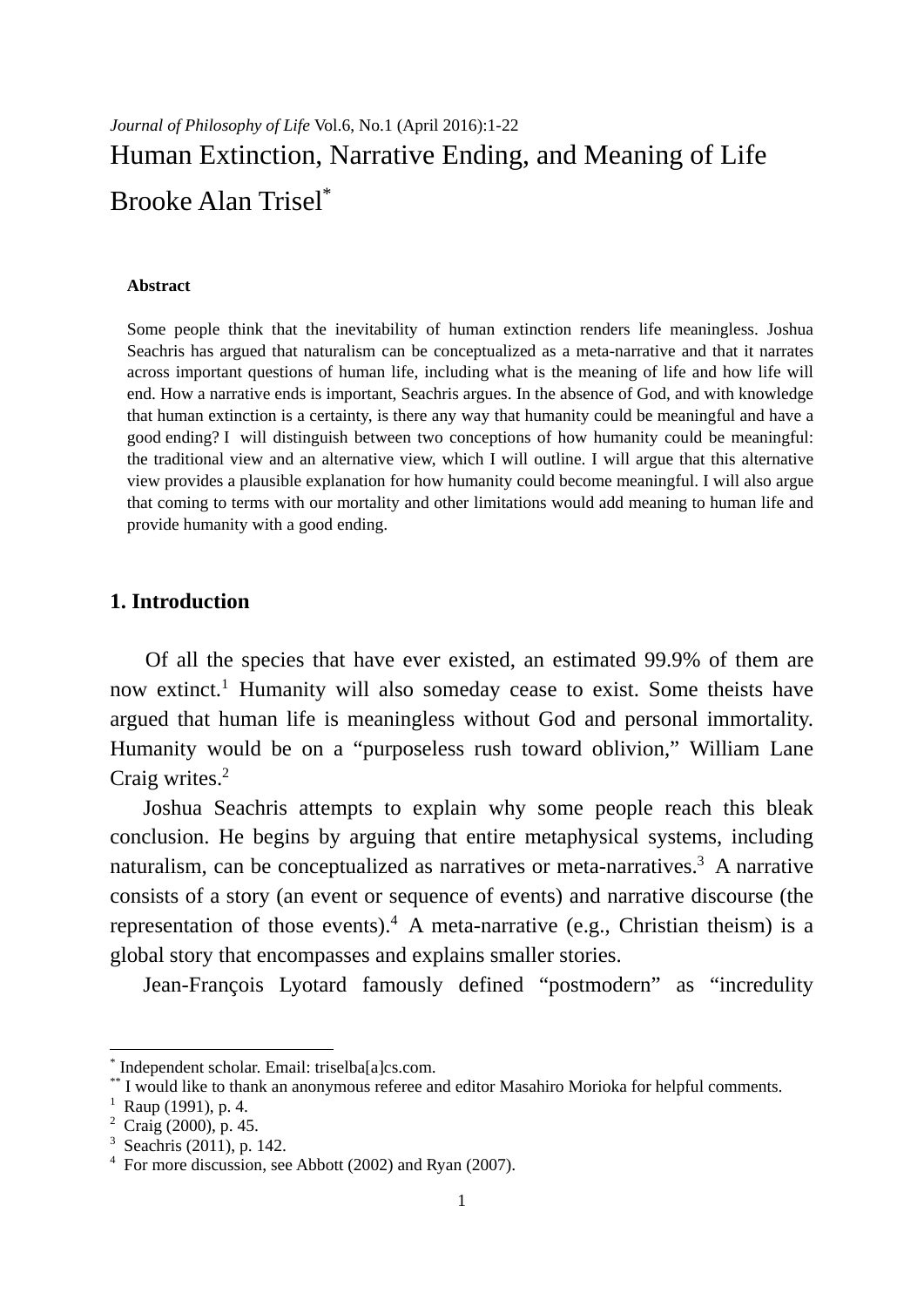toward metanarratives."5 The meta-narratives are in crisis and losing their functions, heroes, and great goals, he indicated.

Despite this skepticism from Lyotard and others, Seachris maintains that there are meta-narratives, including Christian theism and naturalism. He claims that naturalism narrates across important existential questions of human life, including how life began, what is the meaning of life, and how life will end.<sup>6</sup> How a narrative ends is important, Seachris argues. As support for this claim, he quotes J. David Velleman who writes: "the conclusory emotion in a narrative cadence embodies not just how the audience feels about the ending; it embodies how the audience feels, at the ending, about the whole story."7

Seachris contends that the "last word" on the naturalistic meta-narrative is death and complete dissolution.<sup>8</sup> This explains, he argues, why many people "have difficulty shaking conclusions of cosmic futility and meaninglessness . . . . "<sup>9</sup> By "complete dissolution," Seachris means that when humanity ends "it will be as if none of this ever happened," in the sense that what did happen was not meaningful.<sup>10</sup>

Throughout history, many people have become distressed in thinking about human extinction, including individuals who do not conceive of naturalism narratively. Therefore, it is important to respond to the concerns discussed by Seachris, even if one has doubts that naturalism is a meta-narrative. In this paper, I will assume that naturalism is a meta-narrative.

I will be addressing the following two questions. First, in the absence of God, and with knowledge that human extinction is a certainty, is there any way that human life in general could be meaningful? Second, is there any way that humanity could have a good ending?<sup>11</sup>

I will first provide a brief overview of "meaning in life" and "meaning of life." In section three, I will discuss three different senses of "ending." In section four, I will attempt to make some progress in clarifying the obscure question "What is the meaning of life?" I will do so by distinguishing between two ways

-

 $<sup>5</sup>$  Lyotard (1984), p. xxiv.</sup>

<sup>&</sup>lt;sup>6</sup> Seachris (2011, p. 160, n. 7) indicates that naturalism is a meta-narrative only in a "loose and non-paradigmatic sense." See also Seachris (2009).

<sup>7</sup> Velleman (2003), p. 19.

<sup>8</sup> Seachris (2011), pp. 146, 156.

 $9$  Ibid., p. 146.

 $10$  Ibid., p.156.

 $11$  For discussion of the question of whether it matters when humanity will go extinct, see Leslie (1996), Lenman (2002), Scheffler (2013), and Kauppinen (2014).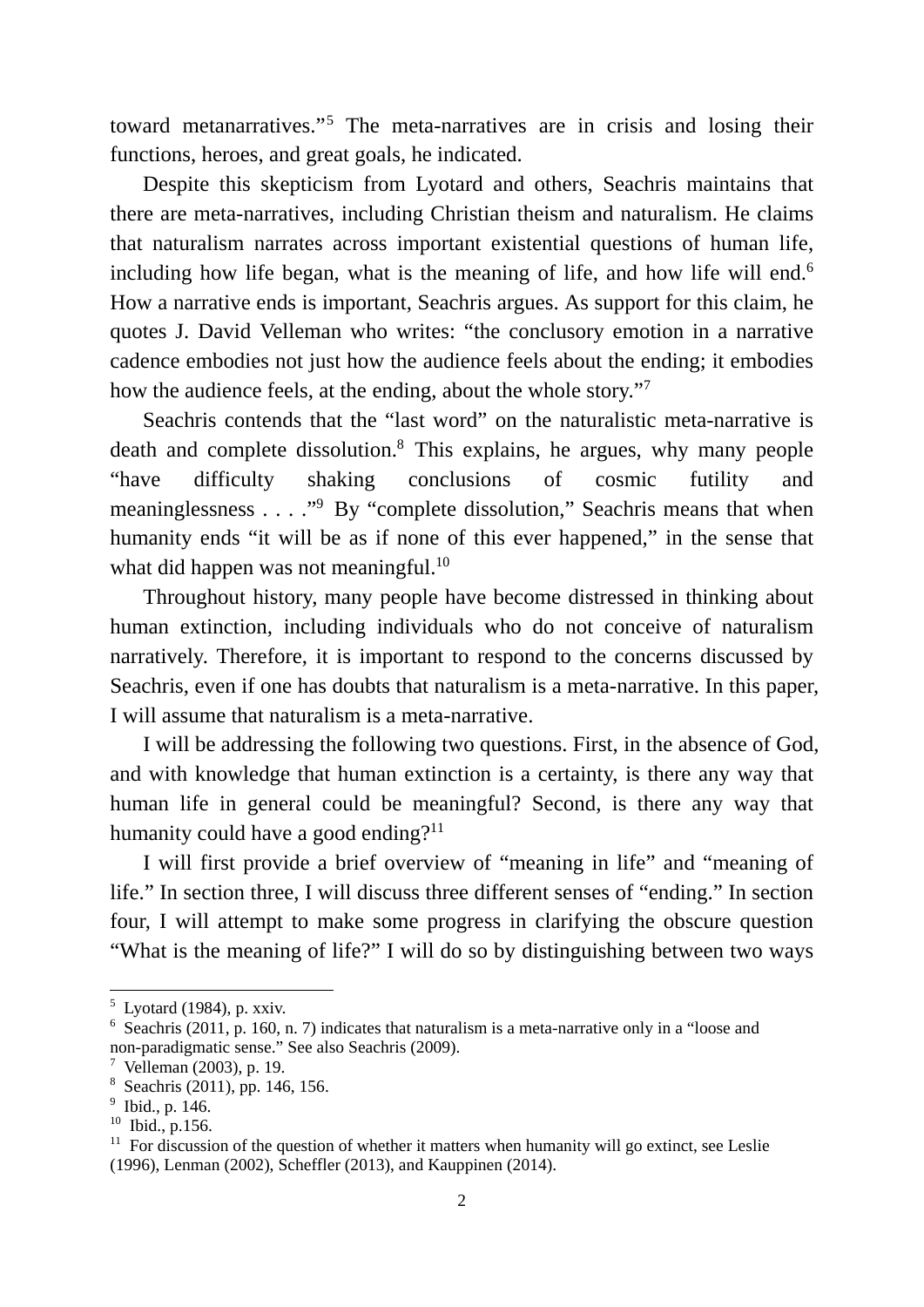of thinking about how humanity could be meaningful. With the traditional view, a meaning of life is thought to be something bestowed on humanity, *as a group,*  by a deity. This view raises many difficult questions, as I will explain, and is doubtful. There is, however, an alternative way that humanity could become meaningful. By engaging with inherently valuable and natural goods, it adds meaning to our individual lives which, in turn, adds meaning to humanity from the "bottom-up." As more individual lives become meaningful, there is a corresponding increase in the meaning of human life. I will argue that this latter view provides a plausible explanation for how humanity could become meaningful.

The things that we create, and the knowledge we attain, will someday vanish. For this reason, some theists and pessimists argue that life is ultimately meaningless. As I will seek to demonstrate in section five, it is unnecessary for our works to last forever. In the sixth section, I will explain "narrative closure" and will argue that coming to terms with our mortality and other limitations would provide the naturalistic meta-narrative with this type of closure.

### **2. Meaning in Life and Meaning of Life**

During the last two decades, philosophers have made progress in explaining what gives meaning to the life of an *individual* human being. Most of the recent theories of meaning support objective naturalism – the belief that one accrues meaning in one's life by engaging with inherently valuable and entirely natural,  $mind-independent$  goods. Susan Wolf<sup>12</sup> contends that actively and lovingly engaging in projects of worth is what gives meaning to one's life. According to this subjective-objective hybrid theory, "Meaning arises when subjective attraction meets objective attractiveness."13

Thaddeus Metz<sup>14</sup> disputes that subjective attraction is necessary for a person to accrue meaning. With his "fundamentality theory," he argues that one's life will accrue more meaning, the more that one contours one's rational self, in a substantial way, toward fundamental conditions of human existence. "Fundamental conditions," Metz indicates, are those conditions that are

-

 $12$  Wolf (1997) and (2010).

 $13$  Wolf (1997), p. 211.

<sup>&</sup>lt;sup>14</sup> Metz (2013), pp. 183-184. Metz' fundamentality theory has generated considerable discussion. See, for example, Morioka (2015a), where Morioka and other critics of the theory outline their concerns and Metz responds.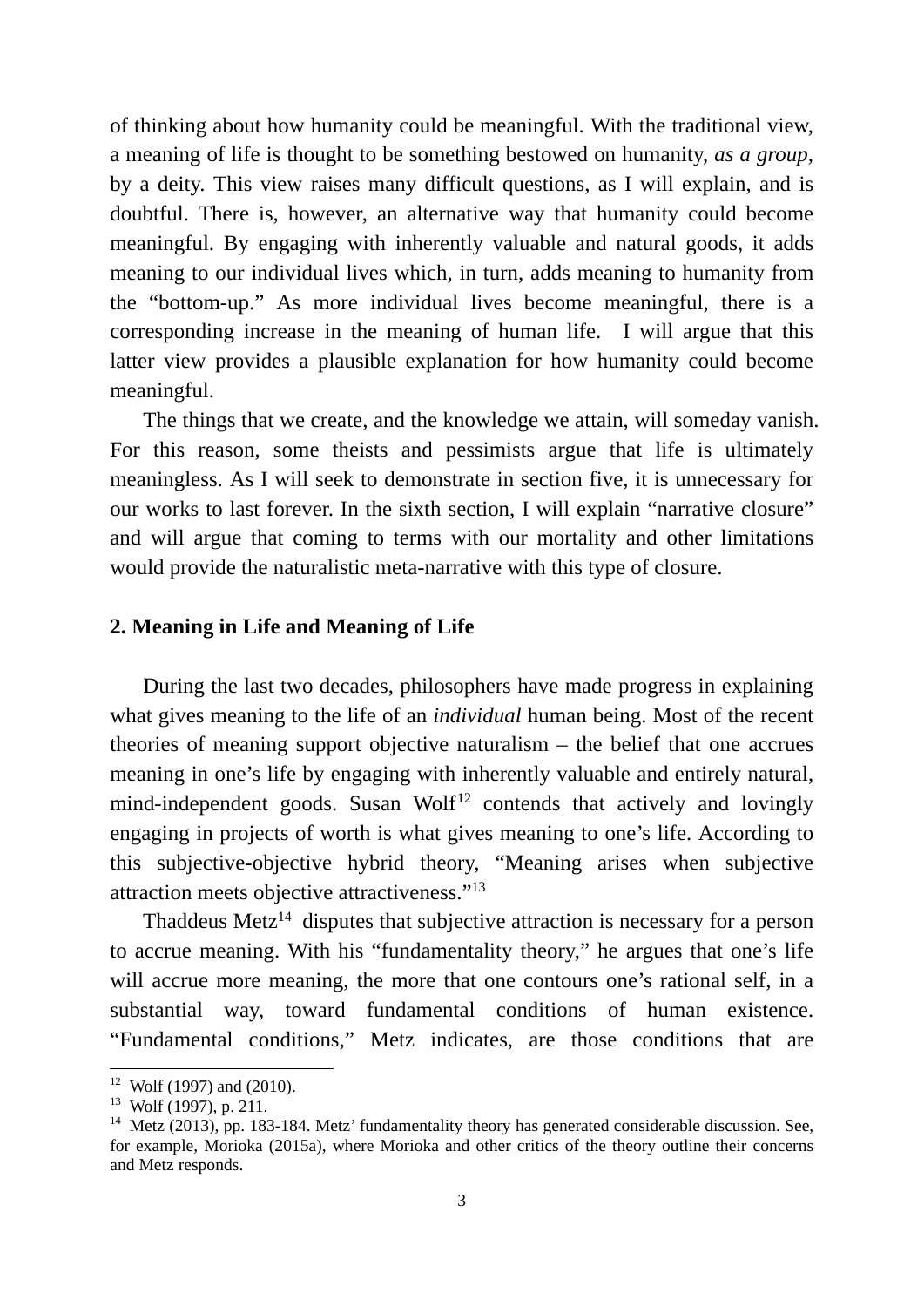responsible for many other conditions in a given domain. For example, in regards to how moral achievement can give meaning to one's life, Metz indicates that "freeing people from discrimination and tyranny and providing them urgent medical assistance are forms of positively orienting one's rationality toward conditions of a characteristic human being's life that are responsible for much else about her life . . . ."<sup>15</sup> These conditions would include, for example, the ability of the person to continue to make autonomous decisions.

In their theories about "meaning in life," Wolf and Metz do not seek to address questions about meaning of life. "Meaning of life" is undoubtedly one of the best known, but most obscure phrases in the English language. There has been a longstanding skepticism towards this phrase. For example, in 1947, A. J. Ayer indicated that we know what it is for a person to have a purpose, "But how can life in general be said to have any meaning?"16 Philosophers have been reluctant to engage with this topic, which is unfortunate. Many people want to know not just whether their own life can be meaningful, but whether they are a part of something larger than themselves that is or could be meaningful. The types of questions that interest them include "What is the meaning of life?" and "Why do we exist?"

People who seek answers to these questions tend to view life from the perspective of *sub specie aeternitatis.* From this broad, external perspective, they wonder how life originated. In addition, because they see that humanity will end, they wonder whether our efforts will add up to anything of significance. From this vantage point, they also see that some of the desires that many people have, such as the desire for personal immortality, are unattainable. Consequently, they may wonder whether their efforts are ultimately futile.

A few philosophers, including Seachris, have sought to address the questions about meaning of life from a theistic perspective.<sup>17</sup> However, many people no longer believe in the existence of God. Therefore, it is important to begin to explore these larger questions about meaning of life from the perspective of naturalism. Before I do so, it will be useful to discuss three different conceptions of "ending," as explained by Seachris, and to challenge one of his claims.

<sup>15</sup> Metz (2013), p. 227.

<sup>&</sup>lt;sup>16</sup> Ayer (2000), p. 224.

<sup>&</sup>lt;sup>17</sup> For a discussion of recent works on the meaning of life, see Mawson (2013).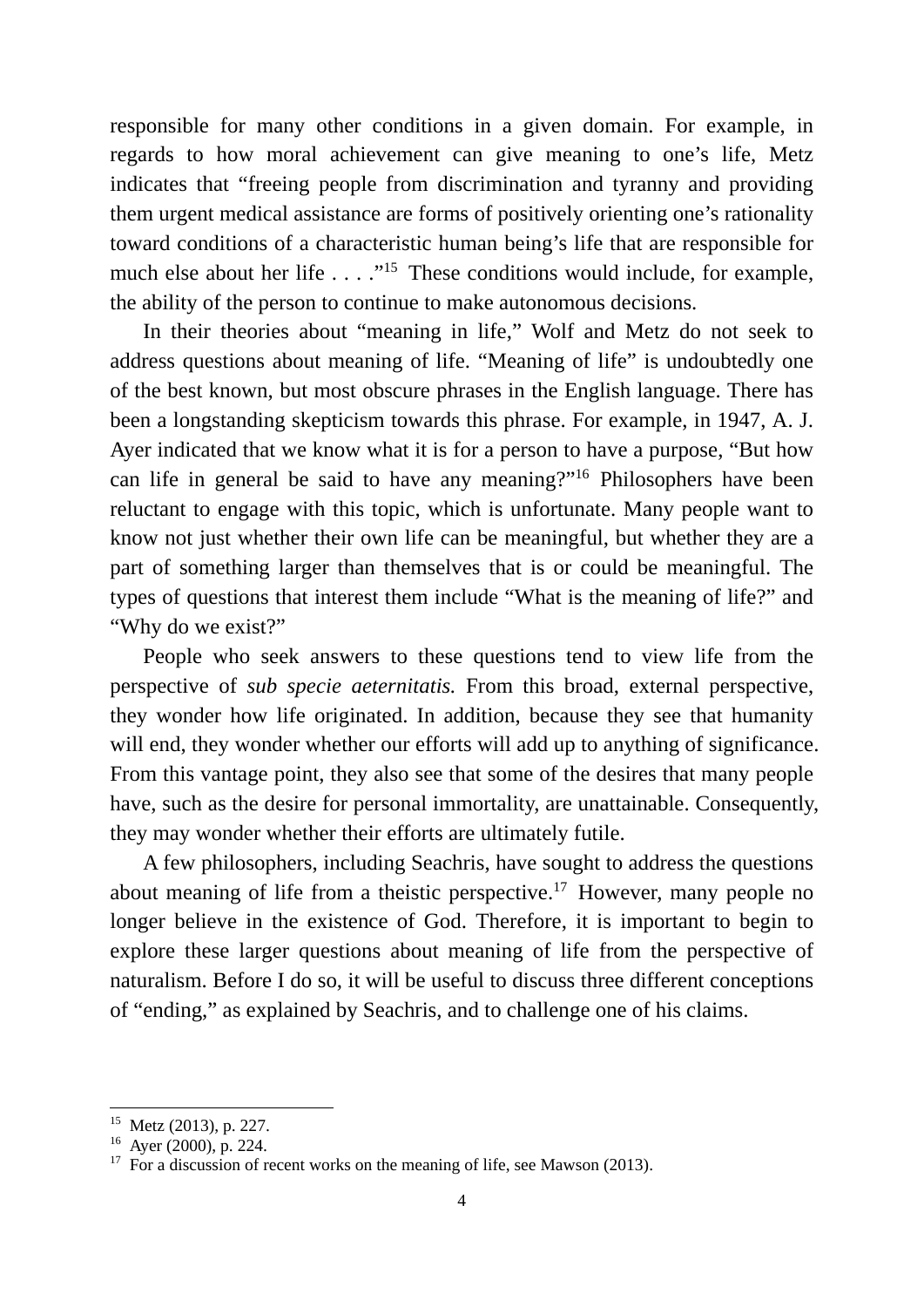## **3. "Ending" and its Three Meanings**

Seachris indicates that there can be ending as *termination*, ending as *telos*, and ending as *closure*. 18 Statements such as "the race has finished" connote the first sense of ending. The second sense of ending reflects the notion of final causality or purpose. Closure, the third sense of ending, occurs when there is a resolution to the primary conflicts of the narrative.19

Seachris indicates that an example of telos is "the end of creation is to glorify God."20 Although the Christian meta-narrative is unending, it does provide closure to life "under the sun," Seachris argues. Pain and sorrow are permanently eradicated in the new heavens and new earth.<sup>21</sup> Thus, Seachris contends that the Christian meta-narrative provides telos and closure. In contrast, he suggests that the naturalistic meta-narrative terminates in death and dissolution without providing telos or closure. $^{22}$ 

A principal reason that an ending is important, Seachris asserts, is because knowing how the narrative will end has a retroactive power insofar as it encroaches in our lives *today* and impacts how we *currently* appraise our lives. Knowing that we face a bad ending can make our lives less joyful than they would have been if a bad ending were not looming on the horizon, Seachris argues. He uses the example discussed below as support for this argument.

Seachris asks that you imagine that you are currently dating someone and that this relationship will end badly in the future. He argues that if you *know in advance* that your relationship will end badly the "joy experienced will be mitigated by knowledge of the coming dissolution."23 I agree with Seachris that the couple in this example would likely experience a reduced amount of joy. However, this example is not analogous to our having knowledge that humanity will go extinct. Although we know humanity will end, *we do not know* that humanity will end badly. Humanity could end in a good way, as I will explain in this paper.

Theists and pessimists have many concerns with naturalism. They are

<sup>18</sup> Seachris (2011), p. 148.

<sup>&</sup>lt;sup>19</sup> For an introduction to the concept of narrative closure, see Abbott (2002), pp. 54-57 and Carroll (2007), pp. 1-15.

 $20$  Seachris (2011), p. 148.

 $21$  Ibid., p. 150.

 $22$  Ibid., pp. 146, 149, 155-156.

 $^{23}$  Ibid., p. 146.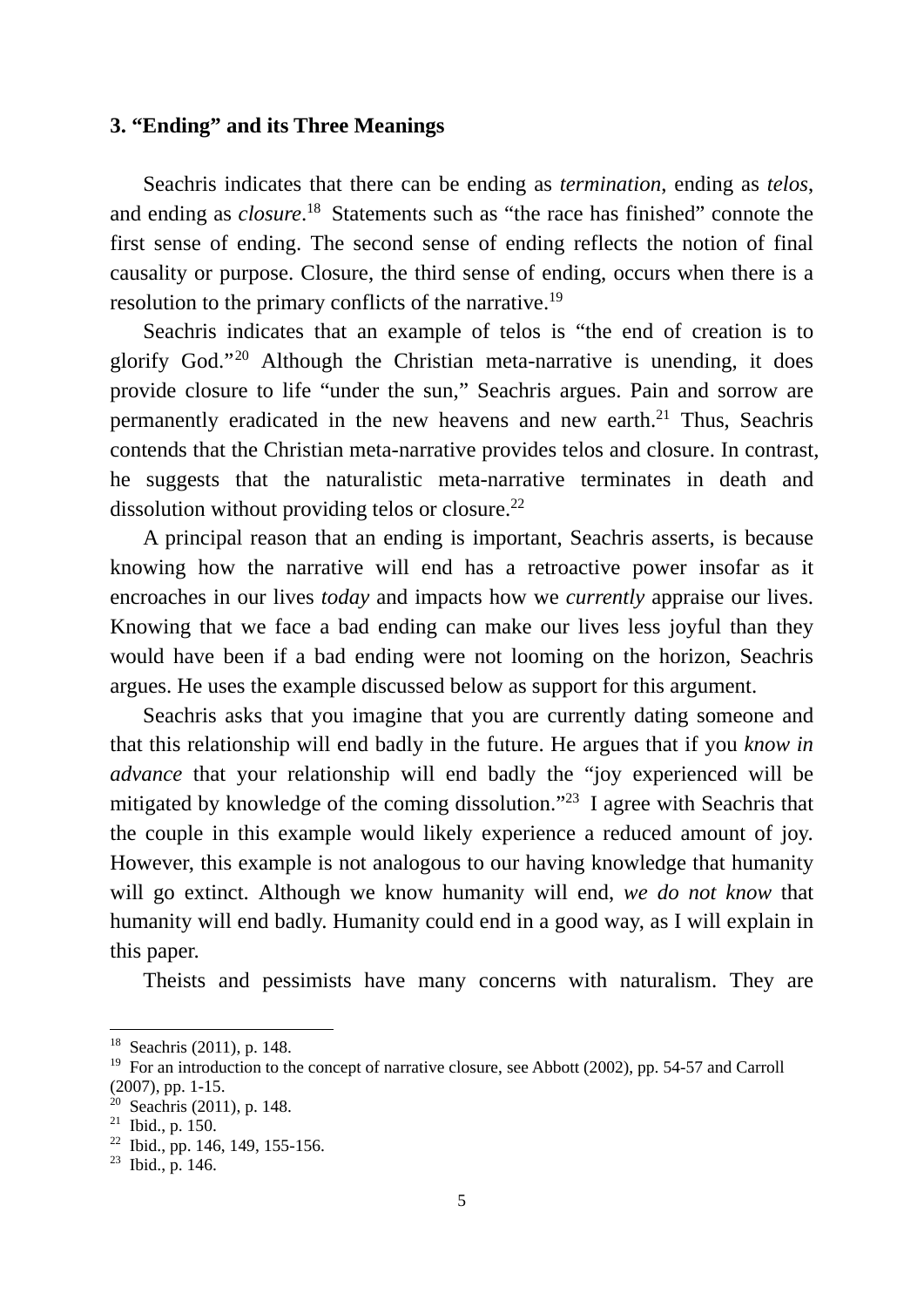concerned that life originated by chance<sup>24</sup> and that life is meaningless and is not significant.<sup>25</sup> They are concerned that "we know so little about the vast universe we inhabit,"26 as Seachris indicates, and that there is suffering and injustice. They are also concerned that human beings die and that our works will not last. In summary, they are concerned, as Seachris indicates, that there is a "discrepancy between our deepest desires and the nature of the naturalistic world which seems to ultimately prevent these desires from being realized."<sup>27</sup>

The conflicts that pervade the naturalistic meta-narrative reflect our attempt to come to terms with our finitude, other limitations, and the imperfections of ourselves, and the world in which we exist.<sup>28</sup> When people had faith in God, we could appeal to God to help us resolve these conflicts by, for example, fulfilling our desires for justice and unending life. But with the death of God (to paraphrase Nietzsche<sup>29</sup>), we alone are faced with resolving these conflicts. Many of our "deepest desires" will continue to be unrealizable in this universe. Fortunately, however, there is another way of resolving these conflicts to attain narrative closure, as will be explained in section six.

Seachris argues that narrative closure provides a "settled stance" from which one can appraise human life.<sup>30</sup> Thus, we can imagine that we are at the end of the narrative and assess whether human beings were able to resolve the conflicts that pervaded the narrative. Does telos also provide a settled stance? Telos can be divided into the following three phases: *goal adoption*, *striving*, and *achievement*. The first two phases of telos do not provide a settled stance from which one can evaluate whether human life is meaningful. However, achievement - the last phase of telos - does provide a settled stance. Thus, from the end-of-narrative perspective, we can assess whether human beings accomplished anything remarkable during the history of humankind. In summary, narrative closure and achievement provide two settled stances from which to appraise human life.

Philosophers have recognized that achievements are an important source of

-

<sup>&</sup>lt;sup>24</sup> For a response, see Trisel (2012b) and Metz (2013), pp. 83-84.

<sup>&</sup>lt;sup>25</sup> In response to this latter concern, Kahane (2014) argues that humanity would be of great cosmic significance if there is no sentient life elsewhere in the universe.

 $26$  Ibid., p. 149.

 $27$  Ibid., p. 154.

<sup>&</sup>lt;sup>28</sup> See also Tabensky (2009), p. 53. Although Tabensky does not appear to conceive of naturalism as a meta-narrative, he indicates that life is largely about coming to terms with our finitude and flaws. <sup>29</sup> Nietzsche (1974), pp. 181, 279-280.

<sup>30</sup> Seachris (2011), p. 149.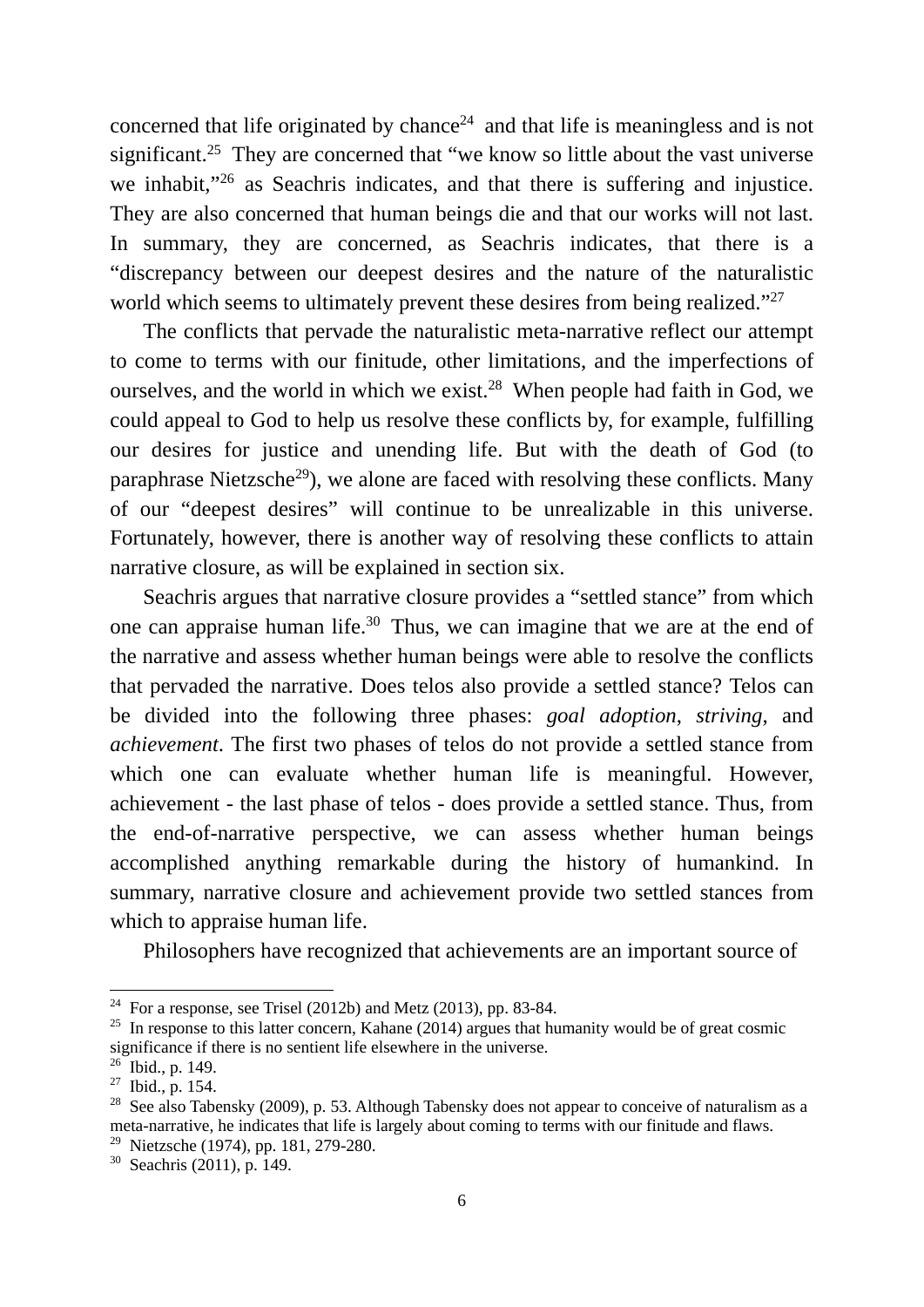meaning in our individual lives.<sup>31</sup> What is an achievement? Do our individual achievements also give meaning to humanity? In the next section, I will address these questions.

# **4. Meaning of Life From the "Bottom-Up"**

Albert Einstein, Nelson Mandela, and Charles Darwin are some of the individuals mentioned by Metz<sup>32</sup> as examples of meaningful lives. There is something all of these individuals had in common: They made great achievements. I am not suggesting that achievements are the only thing that gives meaning to our lives. There is, however, a strong connection between achievements and meaning.

What is an achievement? An achievement, Gwen Bradford<sup>33</sup> argues, is a process with a certain structure that culminates in a product. Washing one's car is an achievement, but it is not the type of achievement that would add meaning to one's life. Bradford seeks to explain the underlying features of great achievements. One feature of great achievements is that they are *difficult* to make.34 To be counted as an achievement, not only must the process cause the product, the process must be non-accidental.35 Thus, great achievements do not happen by accident. They involve the exercise of rationality by agents.

Bradford contends that there are individual and group achievements. A group is a collection of individuals, which raises metaphysical questions about the relation between individuals and the group. There is a large body of literature debating two questions about groups. First, can groups hold rights? Second, can groups be collectively responsible and blameworthy for harm that has occurred? For example, one question that has been debated is whether the people of Germany are collectively responsible for the Holocaust.<sup>36</sup> Some philosophers are skeptical that groups can have rights and be collectively responsible. For instance, Jan Narveson indicates that only individuals can "literally engage in reasoning and deliberation  $\dots$ <sup>37</sup> and be bearers of responsibility.<sup>38</sup>

<sup>&</sup>lt;sup>31</sup> See James (2005), pp. 429-442, Kauppinen (2012), pp. 345-377, and Bradford (2015).

 $32$  Metz (2013), p. 2.

<sup>33</sup> Bradford (2015), p. 11.

<sup>34</sup> James (2005), pp. 437-440 and Bradford (2015), pp. 12, 26-63.

 $35$  Bradford (2015), pp. 14-17, 64-82.

<sup>36</sup> See Rescher (1998), p. 51 and Narveson (2002), p. 188.

<sup>37</sup> Narveson, (1991), p. 334.

<sup>38</sup> Narveson (2002), p. 179.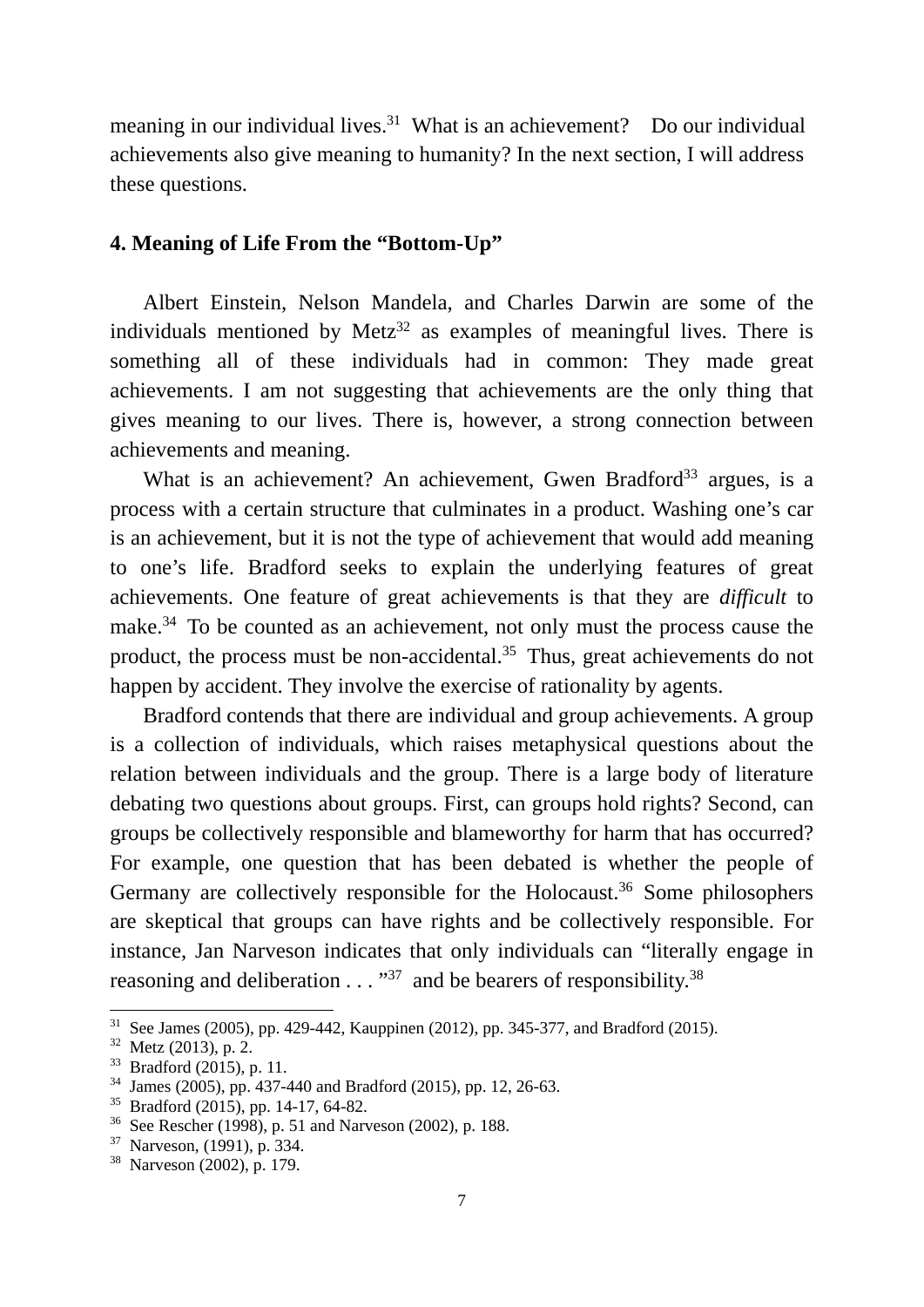In contrast to the above two questions about groups, there has been very little discussion about group achievements. Can a group make an achievement? If so, is the group achievement equal to the sum of the achievements from the individual members of the group or is the group achievement something "over and above" the individual contributions? In addressing the question of how to apportion the value of a group achievement among the individuals in the group, Nicholas Rescher advocates for the latter view. 39 He argues that the "collaboration synergy of people working together is something superior to the mere compilation of their separate achievements."40

A magnificent achievement occurred in 1969 when astronauts were rocketed to space and then, a few days later, triumphantly stepped foot on the moon. *Who* made this achievement? Was this an achievement *only by the individuals* who worked for the National Aeronautics and Space Administration (NASA) or was this also an achievement by NASA? Those who doubt the ontological status<sup>41</sup> of groups will deny that NASA made an achievement. Other scholars will acknowledge that NASA made an achievement but will disagree about how to explain this achievement. *Methodological holists* will maintain that this achievement is greater than the sum of the individual achievements by the astronauts and engineers, but proponents of *methodological individualism* will deny this. They will seek to explain this achievement solely in terms of the individual achievements of the astronauts and engineers.<sup>42</sup>

The holism-individualism debate is relevant to, and can help clarify, the question about whether humanity is something that can be meaningful. Humanity is a collection of individuals. It is a *group –* one that was formed through biological processes.

Philosophers have approached the obscure question "What is the meaning of life?" in two primary ways. First, they have sought to distinguish between different meanings of "meaning."<sup>43</sup> Second, following Kurt Baier,<sup>44</sup> they have distinguished between the life of an individual person and human life in general, and then have argued that an individual's life can be meaningful, even if life in

<sup>39</sup> See Bradford (2015), p. 174 for an additional example.

<sup>40</sup> Rescher (1998), p. 57.

<sup>&</sup>lt;sup>41</sup> For a discussion of the ontological status of groups, see Sheehy (2006). He advocates a realist view about groups, arguing that they are material particulars and count as objects in the social world.

 $42$  For an in-depth discussion of the individualism-holism debate, see Zahle and Collin (2014).

<sup>&</sup>lt;sup>43</sup> See, for example, Nozick (1981), pp. 574-575.

<sup>44</sup> Baier (2000), pp. 101- 132.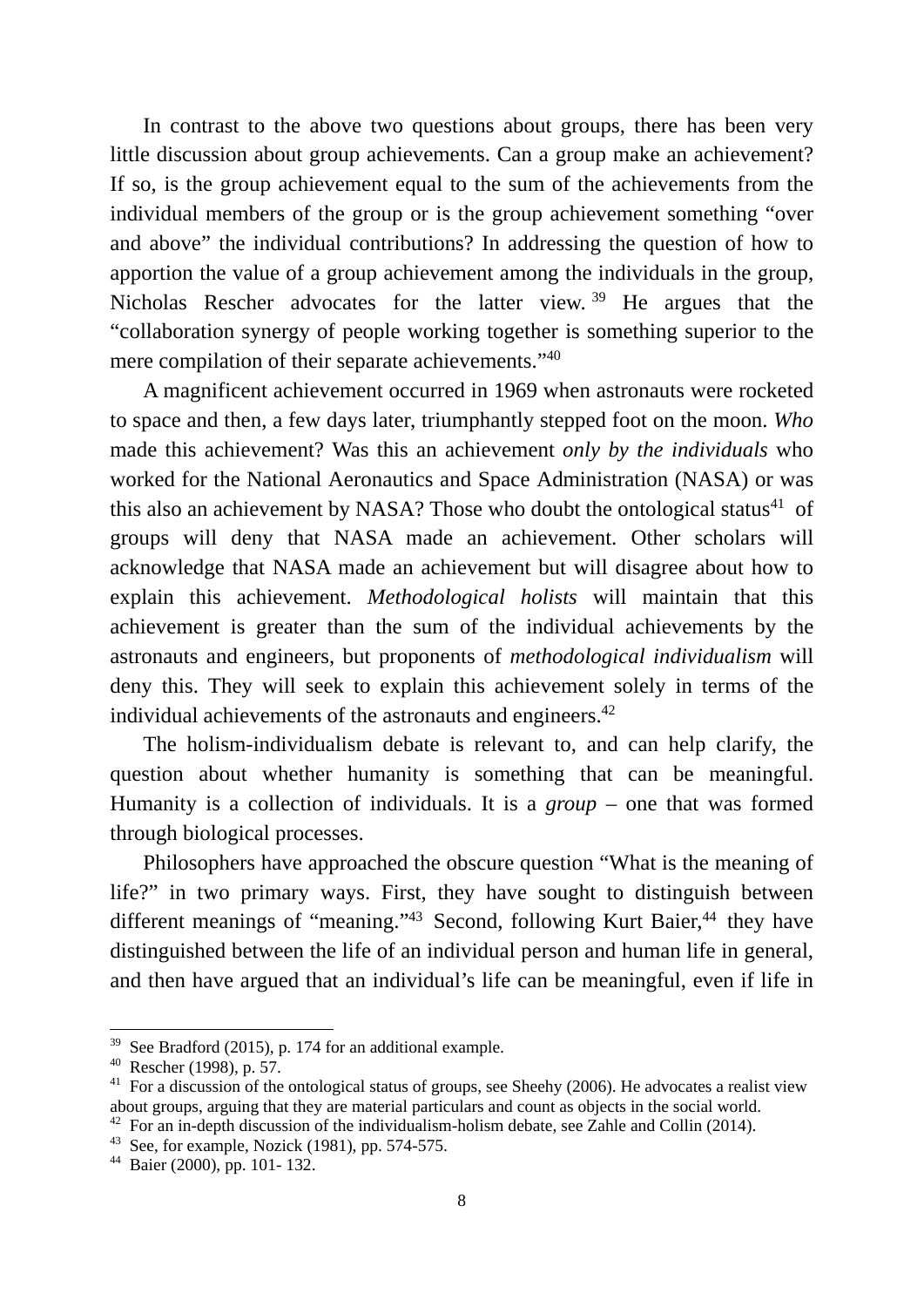general is not meaningful or the question about meaning of life is nonsensical. Although this approach has resulted in progress in explaining what gives meaning to a person's life, it has left the questions about meaning of life unaddressed from the perspective of naturalism.

I will take a different approach to the question about meaning of life. I will seek to clarify what is meant by "humanity." Humanity can be conceived in two different ways. First, humanity can be thought of as a singular group, where the focus is on the *group, as a whole*, rather than the individual members of the group. Alternatively, humanity can be conceived as the *individual members* that comprise the group. These two different ways of thinking about humanity give rise to the following two different accounts of how humanity could be meaningful:

*Meaning of Life - Holism*: A meaning of life is a meaning possessed or accrued by humanity, *as a group*, and is *irreducible* to the meaning that the members of humanity might accrue in their individual lives.

*Meaning of Life - Individualism*: A meaning of life is a meaning accrued by humanity, *through the actions of its individual members*, rather than through humanity, as a group, and is equal to the sum of the meaning in the lives of the individual members of humanity.

*Holism* about meaning of life is unclear and generates many difficult questions, including: If meaning is possessed by the group, rather than earned, how did the group come to possess the meaning? Was the meaning bestowed on the group from a supernatural or other entity? Alternatively, is this a meaning that the group is born with? If the meaning is not possessed by the group, but is something that the group can accrue, how does the group do this? Can humanity, as a whole, think, act, or have collective intentions? If not, then it becomes difficult to see how humanity, as a group, can accrue meaning. If humanity can somehow accrue meaning, how does this holistic meaning accrued by the group relate to the meaning in our individual lives that we can achieve?

The *individualistic* account of meaning of life is clearer and more plausible than holism. With this "bottom-up" explanation of how humanity could be meaningful, individual human beings think, act, and are bearers of meaning. Individual human beings accrue meaning in their lives by engaging with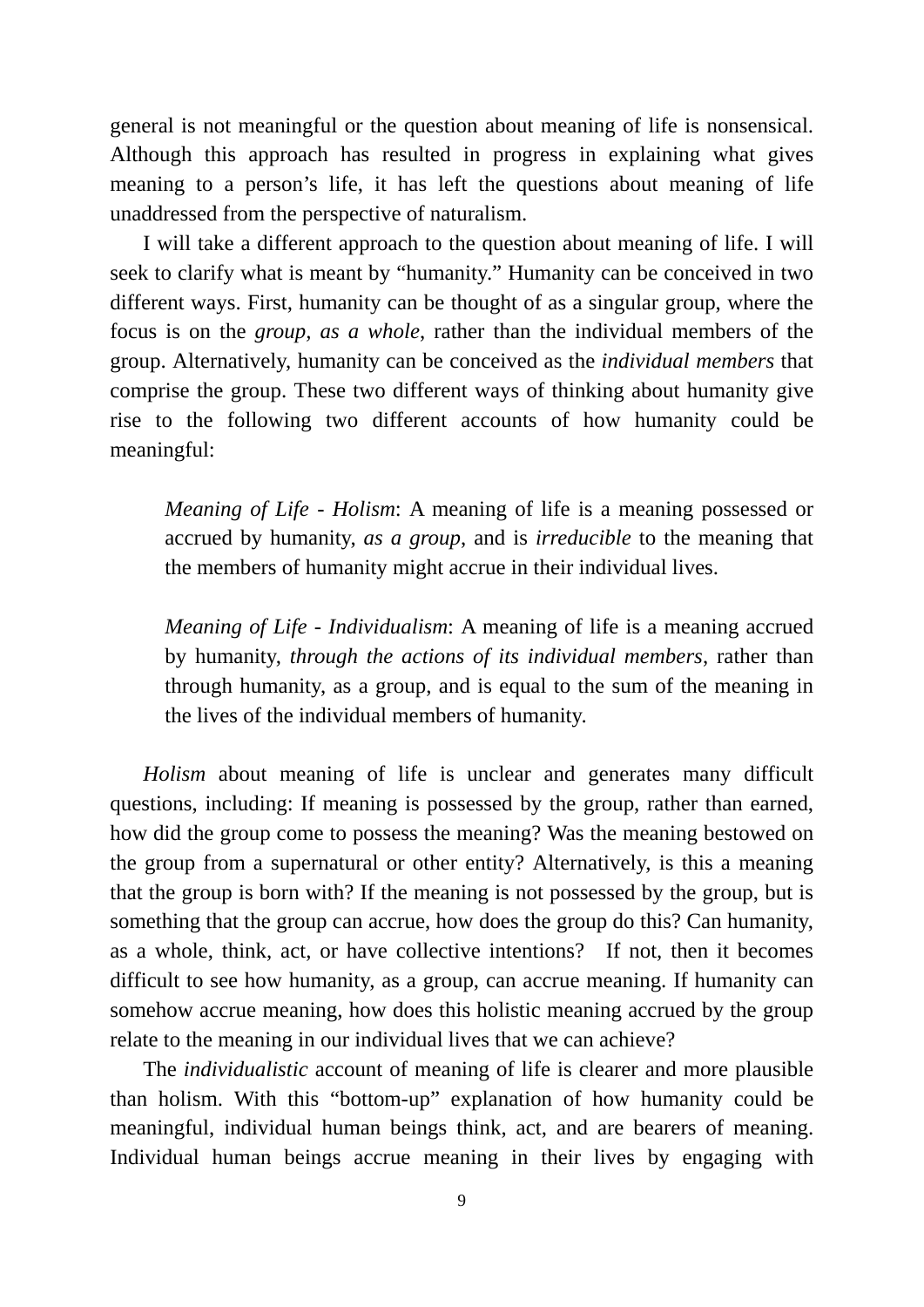inherently valuable goods. If meaning is something that can be aggregated in a person's life, and then compared in a standardized way across individuals, it seems plausible that one can aggregate the meaning among all individuals to determine the extent to which humanity is meaningful. The following comments from Irving Singer exemplify thinking about meaning of life in an individualistic way. He indicated: "We therefore need to examine the conditions under which human beings, and other organisms, make life meaningful. To the extent that life becomes meaningful in this accumulative way, its total meaning is increased."45 He continues: "we may possibly assert that the cosmos acquires greater meaning only to the extent that it includes a totality of lives that become increasingly meaningful."46

As indicated, "humanity" can be conceived as a singular group or as the individual members that comprise the group. Most people, I suspect, tend to think of "humanity" in the holistic sense – as a singular group. Because "humanity" and the "human species" have these two meanings, this can lead us astray in our reasoning when we think about whether humanity can be meaningful. We ask ourselves, for example, what, if anything, would make humanity meaningful. When we think of humanity in the holistic way, it becomes difficult to conceive of an answer to this question. For example, as noted earlier, Ayer was dismissive of the topic of meaning of life because he could not envision how life, in general, could be meaningful.

Humanity is a collection of human beings. Thus, instead of using the ambiguous word "humanity," we could also use the phrase "all human beings" or just "human beings." When we think about the phrase "human beings," it prompts us to think of humanity, not as a singular group, but as the individual members that comprise the group. Thus, this phrase avoids the ambiguity of "humanity." If we then ask ourselves the question "what, if anything, would make the lives of human beings meaningful?" the question is no longer unclear and we can then begin to see possible ways in which the question could be given an answer.

It is often assumed that the questions about meaning in life are distinct from questions about meaning of life.<sup>47</sup> With the holistic account of meaning of life,

 $45$  Singer (1996), p. 42.

<sup>46</sup> Ibid., p. 44. I would put it differently and say that "human life acquires greater meaning as our individual lives become more meaningful." See also his comments on pp. 117-118.

<sup>&</sup>lt;sup>47</sup> See, for example, May  $(2015)$ , pp. 1-2, 24.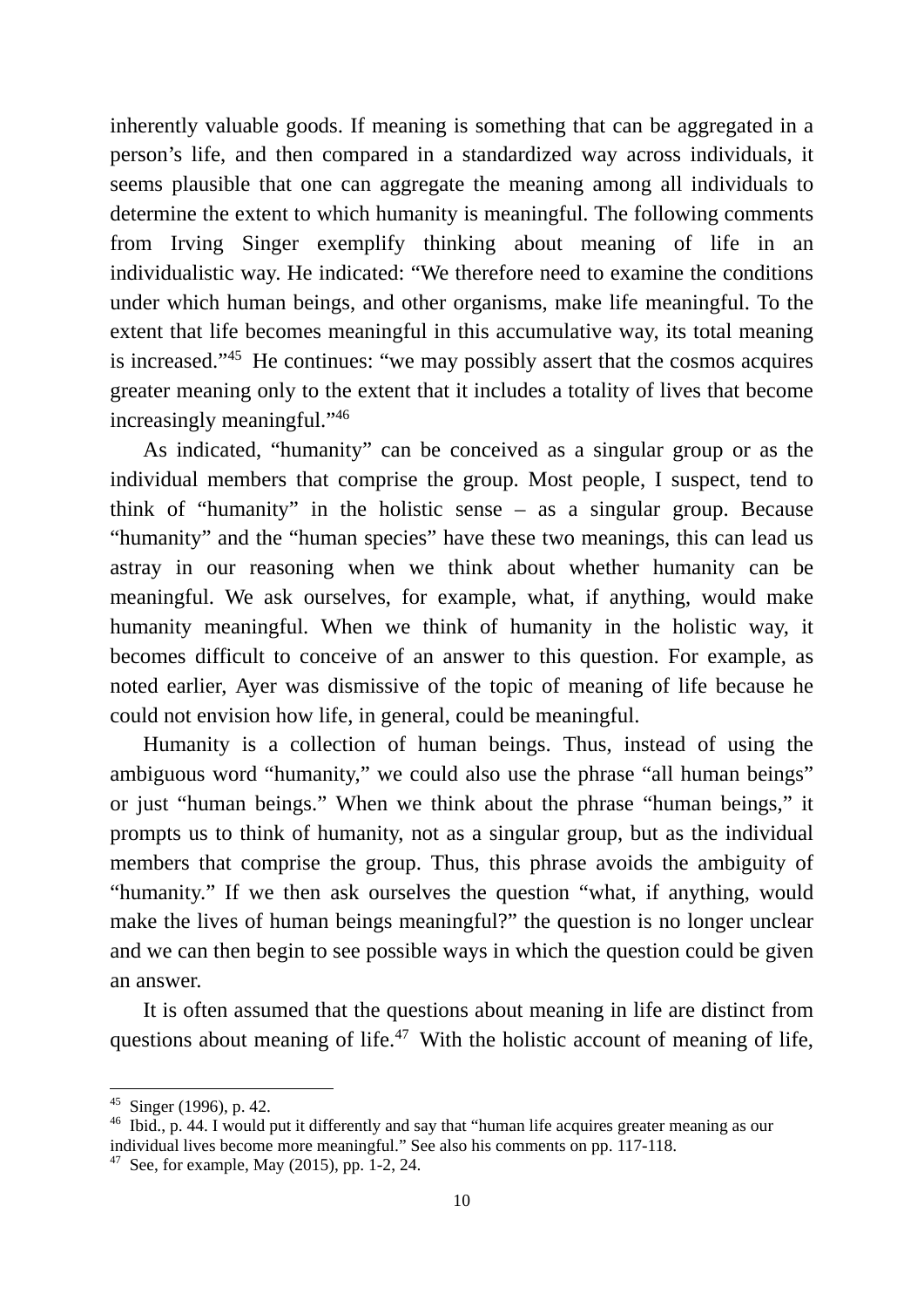these questions would perhaps be distinct (under some scenarios). However, from the perspective of individualism, the questions about meaning in life are directly related to the questions about meaning of life. Indeed, from this perspective, *objectivist theories of meaning in life can be thought of as a proposed explanation not only for how an individual person can accrue meaning in his or her life, but also for how humanity can become meaningful*. In the remainder of the paper, when I use the terms "humanity" or "meaning of life," I will be thinking of them in the individualistic sense.

One might object to the individualistic account of meaning of life by denying that the individual meaning in our lives can be *aggregated*. Most philosophers writing about meaning in life believe that meaning comes in degrees. Metz,<sup>48</sup> for example, contends that pleasure and meaning can be aggregated in a person's life and then compared to the lives of other people. As an example of such a comparison, he writes: "For all I know, my life is, so far, more pleasurable than Emily Dickinson's was, but less meaningful than Albert Einstein's."49

Peter Baumann<sup>50</sup> contends that there is too much indeterminacy for one to make precise interpersonal comparisons of meaning. In response, Metz acknowledges that it would be difficult in practice to rank individuals and make exact interpersonal comparisons. However, he argues that in principle it would be possible to compare the meaning among individuals. In the context of his fundamentality theory, one could, for example, assess the degree to which a person exercised his or her intelligence. In addition, one could assess how much the person's intelligence was positively oriented toward fundamental conditions of human life and how useful the person's actions were.<sup>51</sup> If Metz is correct that meaning can be aggregated and compared interpersonally, then there does not seem to be a reason why we cannot aggregate the meaning among all human beings to determine the extent to which human life is meaningful.

If there are no objective values, as subjectivists believe, then this would undermine the individualistic account of meaning of life that I have outlined. With subjective theories of meaning, what makes one's life meaningful depends solely on a subject fulfilling his or her propositional attitudes, such as desires or

<sup>48</sup> Metz (2013), p. 63.

<sup>49</sup> Ibid., p. 63.

 $50$  Baumann (2015).

 $51$  Metz (2015), p. 246.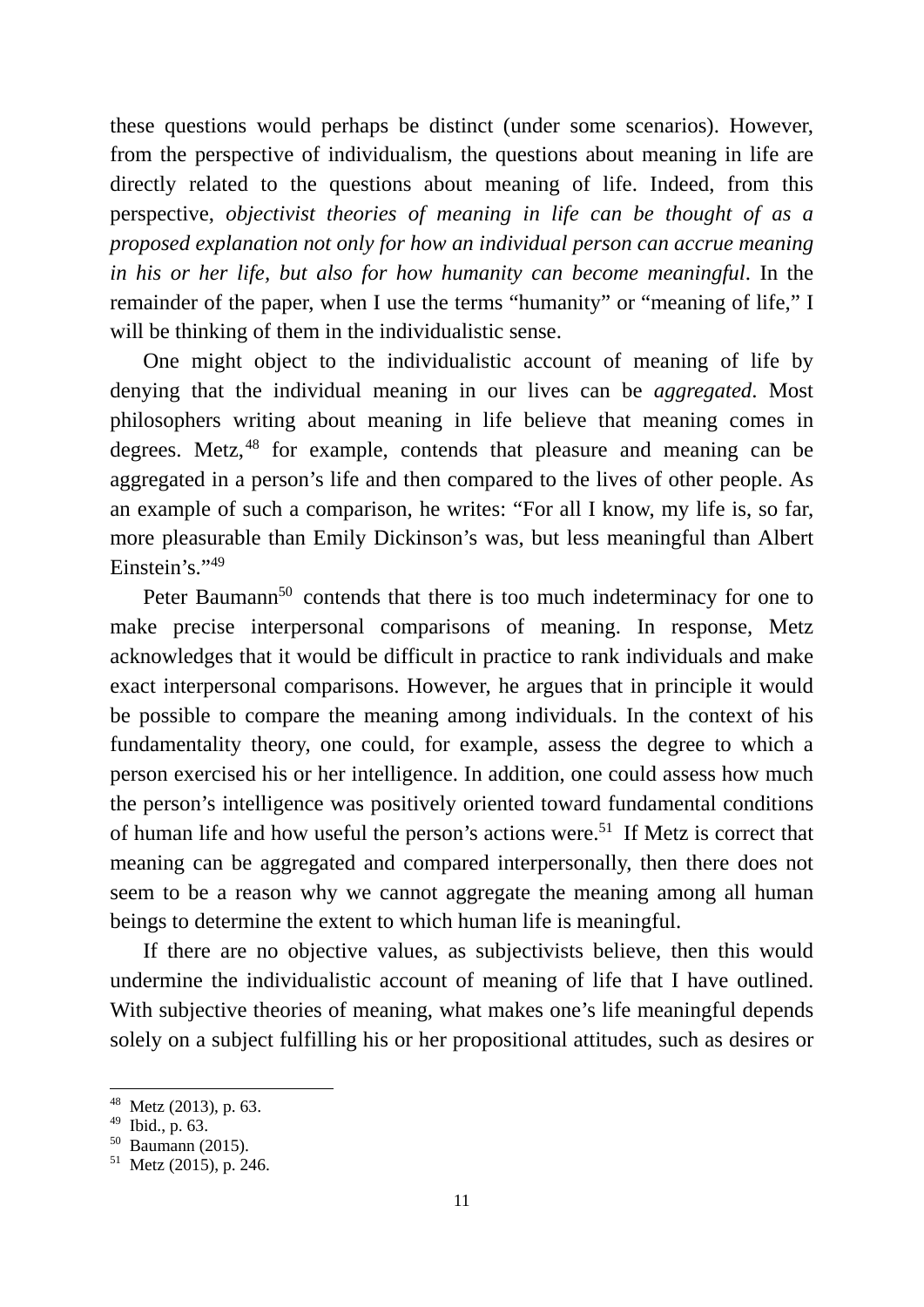goals. Because some people have lofty goals and other people have easy to reach goals, it would be difficult to make useful comparisons among different populations.

Masahiro Morioka, in reply to Metz, denies that meaning can be compared among individuals.52 He proposes a self-evaluation of meaning that he calls "the heart of meaning in life." Morioka contends that the only person who can answer the question "does my life like this have any meaning at all?" is the person who asks the question.53 In my early writings, I expressed doubt about objective values.54 However, in recent years, I have been persuaded by the arguments of objectivists. I believe that a person could be mistaken about whether his or her life has meaning in it. For example, a person might be unaware of the positive impact that he or she has had on the lives of other people. If this person were to conclude that his or her life has no meaning at all, then this judgement seems to be mistaken.

## **5. Confronting the Perceived Threat to Meaningfulness**

Some philosophers contend that the fleeting nature of life is a threat to the meaning in our lives. In an interesting thought experiment, Samuel Scheffler asks you to suppose that you will have a normal life span, but that the earth will be destroyed from an asteroid strike 30 days after you die. "How would this knowledge affect your attitudes during the remainder of your life?" he asks.<sup>55</sup> He argues that "if we lost confidence in the existence of the afterlife [by which he means future generations], then many of the things that now matter to us would come to matter to us less, in the sense that we would see less reason to engage with them . . . and would be less convinced of their value or worth."56

In response to Scheffler's claim, Antti Kauppinen considers the question of whether the value of many of our projects depends on the infinite continuation of humanity. Kauppinen introduces the notion of a "meaning horizon,"57 which is the idea that there is a point at which the existence of future generations no

<sup>52</sup> Morioka (2015b).

<sup>53</sup> Ibid., p. 55.

<sup>54</sup> Trisel (2002) and (2004), pp. 378-379.

<sup>55</sup> Scheffler (2013), p. 18.

<sup>56</sup> Ibid., p. 51. For follow-up discussion, see the commentary by other philosophers in Scheffler (2013) and Kauppinen (2014).

 $57$  Kauppinen (2014), p. 3.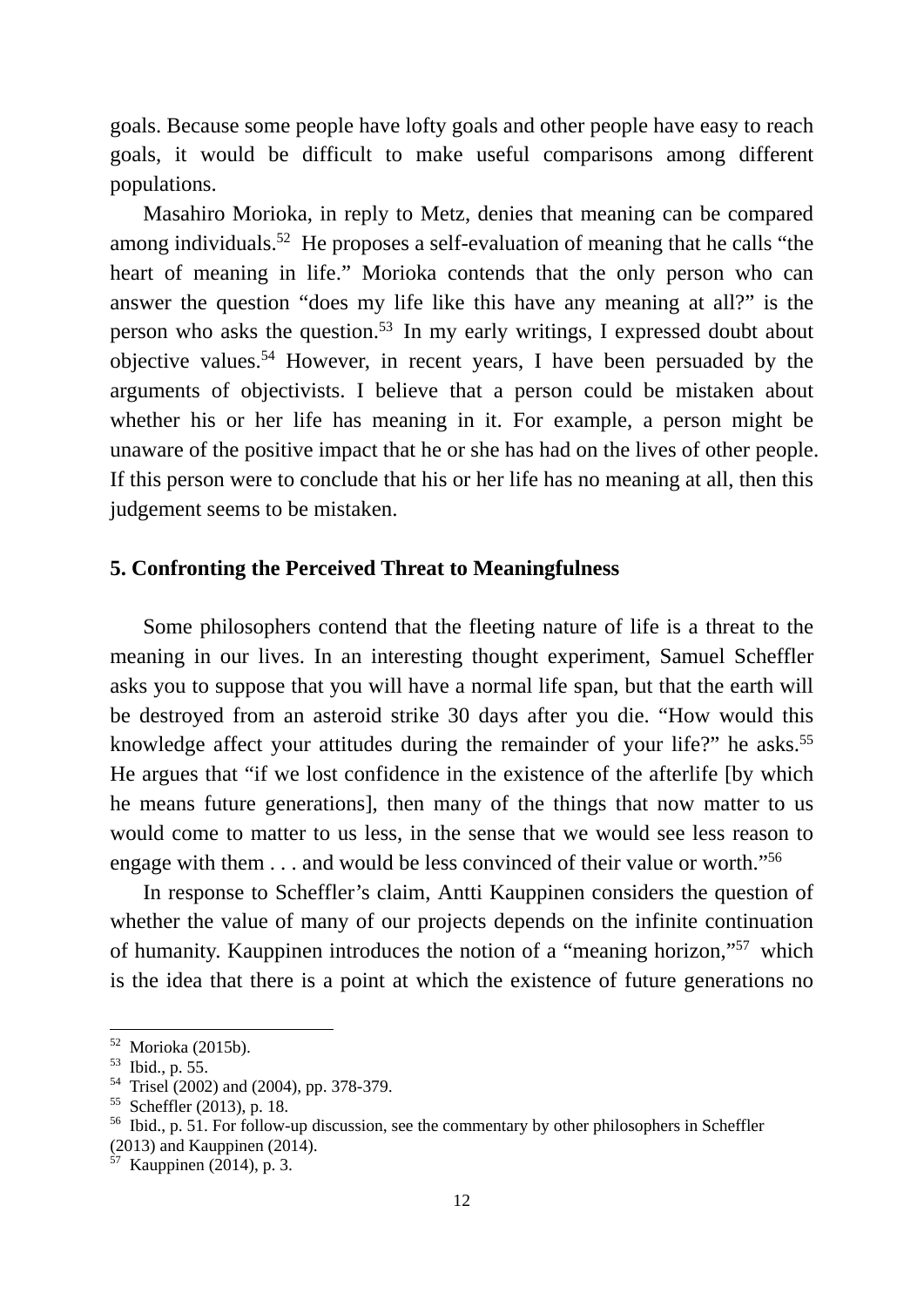longer affects the significance of our present activities. For example, for one's current activity to have worth, one might need humanity to survive for 100 years. However, outside of this meaning horizon, the worth of this activity may no longer depend on humanity surviving beyond this point. Thus, Kauppinen concludes that humanity does not need to flourish forever for *our lives* to flourish.

Scheffler does not argue that humanity must persist *forever* for our lives to be meaningful, but some theists and pessimists have made this argument. As I argued in earlier papers, these individuals use unreasonable standards to judge whether our lives are meaningful.<sup>58</sup> Along these same lines, Iddo Landau delinks standards from perspectives and argues that we need not adopt an overly demanding standard when viewing life from an external perspective.<sup>59</sup> By adopting a less demanding standard, one's life can be meaningful even when viewed *sub specie aeternitatis*.

Because some people have the desire for our lives and works to last forever, the above three approaches are unlikely to persuade them that our lives can be "truly" or "ultimately" meaningful. In this section, I will seek to alleviate the threat of meaninglessness using a new approach. It will be useful for us to step back and ask ourselves the following question. Is it important that our works last *forever*? If there is no need for our works to last forever, as I will argue, then it is inappropriate to include the condition of everlastingness as part of a standard for judging whether our lives are meaningful.

Many of us seek to make a lasting contribution, but a contribution *to what*, we should ask. Some people pursue their work to better the lives of non-human animals. However, the majority of us pursue our work to better our own lives and the lives of other human beings. Thus, the astronomer, for example, seeks to make a lasting contribution to human beings' understanding of the universe. Because we pursue our work *for the benefit of human beings*, it is unnecessary for our works to last forever. After humanity goes extinct, our works are no longer needed. They would have served their purpose.

Ronald Dworkin outlines two contrasting models of value – the *model of impact* and the *model of challenge*. 60 The model of impact holds that the value of a life consists in its consequences for the rest of the world. By having an

<sup>58</sup> Trisel (2002) and (2004).

 $59$  Landau (2011). For follow-up discussion to this article, see Seachris (2013) and Landau (2014).

 $60$  Dworkin (2000), pp. 251-253. The model of challenge will not be discussed here.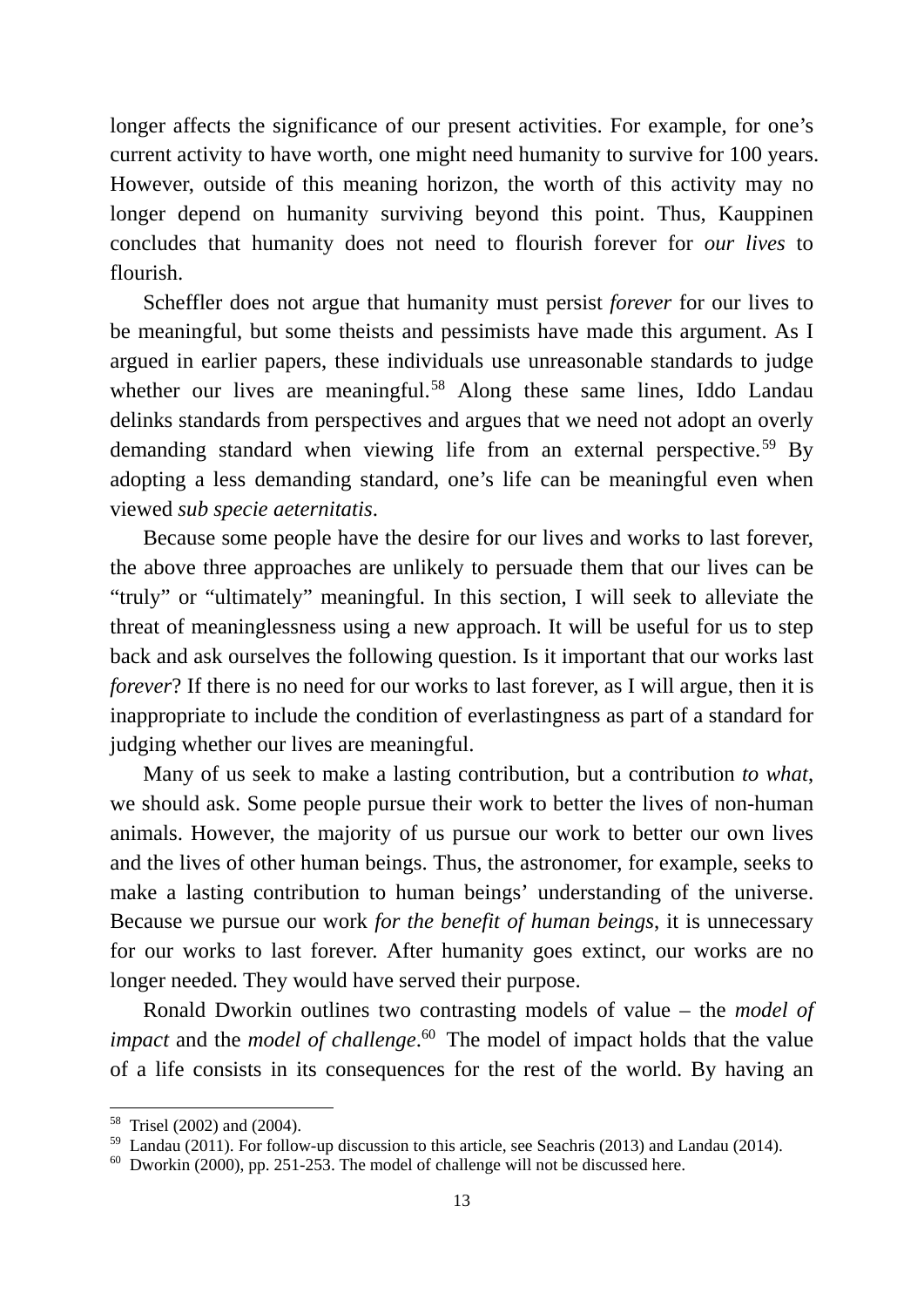impact on the "world," it is clear that Dworkin means having an impact on human beings.<sup>61</sup>

Seachris indicates that if we take the model of impact as the primary metric for how to measure the good life, then "futility looms . . . as nothing we do will make an impact in any sort of deep, lasting, or ultimate sense in the universe as posited by naturalism. Even seemingly great impacts, like finding a cure for cancer, end up not mattering  $\ldots$  ."<sup>62</sup> Is this correct? Suppose that humanity will exist for another 100,000 years. If a scientist discovers a cure for cancer within the next year, but then immediately loses this research, this would be tragic. It would be tragic because people would continue to suffer from cancer for 100,000 years, assuming that no one else subsequently discovers a cure for cancer. But it would not be tragic if the research of this scientist is lost at the time humanity goes extinct. The research by the scientist made a great impact, in terms of improving the lives of human beings, for as long as it was needed. Thus, by clarifying the purpose for which the scientist pursues his or her work (i.e., to benefit humanity), it then becomes clear that there is no need for the research to last forever.

In response, one might argue that people create their works not just to create something of *instrumental* value to humanity or non-human animals, but also to create something of *intrinsic* value. Thus, one might concede that it does not matter whether something of instrumental value lasts forever, but then argue that it does matter how long something of intrinsic value endures. In reflecting on whether it matters how long humanity will persist, James Lenman considers the idea that human beings and our works have intrinsic value and that, if true, this might provide grounds for arguing that humanity should continue to exist for as long as possible. But after considering this argument, he rejects it. He writes: "It may be intrinsically good that great works of music or literature should exist. But it is by no means obvious that these works contribute more value by being *longer.*"<sup>63</sup> Thus, one who believes that our lives are ultimately meaningless unless our works last forever will need to explain how these works contribute more value by lasting longer.

 $61$  See also Singer (1995), pp. 230-231. By improving the "world," he means improving the lives of human beings and non-human animals.

 $62$  Seachris (2011), p. 151.

 $^{63}$  Lenman (2002), p. 255, emphasis in original.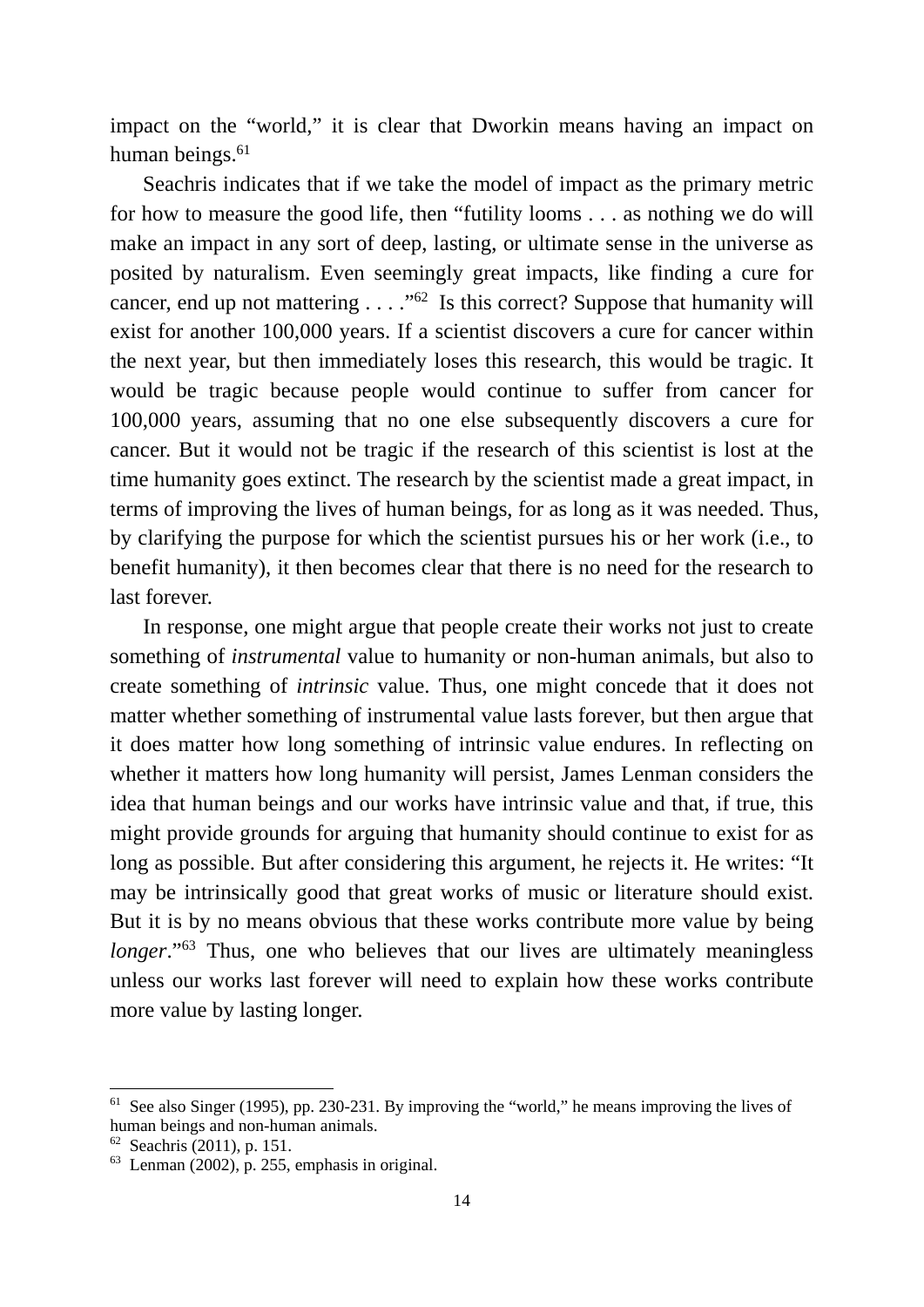## **6. Preventing Futility and Attaining Narrative Closure**

In section four, I argued that humanity could become meaningful through the actions of its *individual members.* By engaging, in a passionate way, with inherently valuable and natural goods, it adds meaning to our individual lives, which, in turn, adds meaning to humanity. In this section, I will explain narrative closure and will argue that providing closure to the naturalistic meta-narrative would also enhance the meaning of life.

What is narrative closure? Is closure necessary for a good ending? Noël Carroll distinguishes narrative closure from other types of closure. A logical argument or the finale of a symphony can provide closure, but these types of closure differ from narrative closure, Carroll 64 argues. Narrative closure provides a sense that the central questions posed by the narrative have been "wrapped up" and that the ending is occurring not too soon or too late, but at just the right time. Some types of narrative do not provide closure, as Seachris acknowledges.<sup>65</sup> For example, as Carroll<sup>66</sup> points out, soap operas and narrative histories of nations have large and expanding middle sections, but they lack closure.

Narrative closure is an ambiguous notion, as Kathy Behrendt<sup>67</sup> indicates. Behrendt, in the context of discussing whether closure affects the meaning in a person's life, points out that scholars have conceived of narrative closure in two different ways – what she refers to as "weak" and "strong" closure.<sup>68</sup> Weak closure is thought of as having a meaning-enhancing role in which the end of one's life can elevate one's entire life story. With strong closure, the "last chapter" is viewed as the key to unifying the events into a meaningful whole. By transforming a life from lost opportunities into one with meaning, the "end can provide meaning that the life would otherwise lack altogether  $\dots$  . . . . . . . . . . . Thus, attaining strong closure is thought of as having a sort of retroactive power to give meaning to a person's life. In what follows, I will be conceiving of closure in the "weak" sense as I explain how attaining this type of closure can enhance the meaning of humanity.

<sup>64</sup> Carroll (2007), pp. 1-2.

<sup>65</sup> Seachris (2011), p. 149.

<sup>66</sup> Carroll (2007), p. 2.

 $67$  Behrendt (2014), p. 336.

<sup>68</sup> Ibid., pp. 336-338.

 $^{69}$  Ibid., p. 336.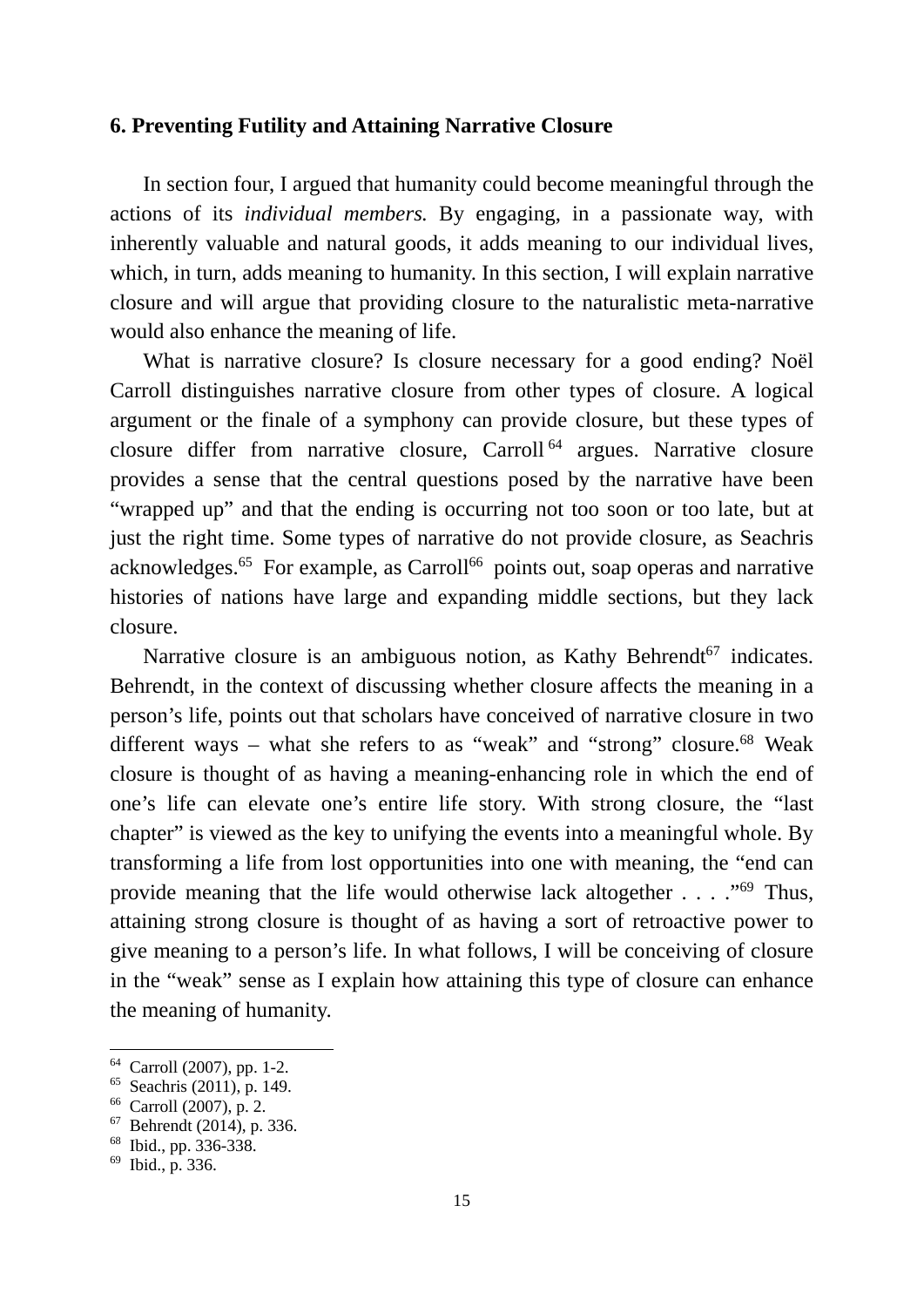As you recall, Seachris suggests that the naturalistic meta-narrative lacks closure. There is a discrepancy, he contends, between our "deepest desires" and what is attainable in the universe. These deepest desires include, for example, the desire for personal immortality and for our works to endure. It is this discrepancy, he argues, that explains why some people think that our efforts are ultimately futile.

Supernaturalist theories of meaning reflect the desire for perfection, as Metz has convincingly argued.<sup>70</sup> Stewart Goetz explicitly asserts that the meaning of human life is to achieve "perfect happiness," which is "the unending experience of nothing but pleasure . . . ."71 If these "deepest desires," which Seachris discusses, were unattainable and *ineradicable*, then many of our efforts would be ultimately futile. However, we are not stuck with these desires for perfection. These desires are not inborn. They are acquired and nothing is forcing us to retain these desires. Letting go of these unattainable desires would prevent this so-called "cosmic futility" and provide narrative closure.<sup>72</sup>

In earlier articles, I proposed the preceding approach as a way to prevent one's efforts from being futile.73 In response, Seachris argues that because human beings assign significance to narrative endings, this will likely make it difficult for many people to adopt this approach.<sup>74</sup> That it is "difficult" to relinquish these unattainable desires should not deter us from doing so. It is also difficult to forgive someone who has wronged us. Despite being difficult, many people come to realize that forgiving someone has many benefits including that it helps relieve anger, resentment, and anguish. As with forgiving, accepting the limitations of our existence is difficult, but it is a path to freeing ourselves from anguish and for attaining narrative closure.

Many people bemoan human limitations, but they fail to recognize that without these limits, there would be no *transcending of limits*, and less opportunity for us to add meaning to life.<sup>75</sup> The moonwalk was meaningful, in

<sup>70</sup> Metz (2009), pp. 192-194 and (2013), pp. 132-133, 137-138.

 $71$  Goetz (2012), p. 29.

 $72$  Buddhists advocate a similar approach for alleviating human suffering and dissatisfaction. They believe that this approach of extinguishing desires can lead to nirvana. Collins (2010, p. 121) argues that nirvana "brings closure to individual lives in a master-text that itself can have no final ending."

<sup>73</sup> Trisel (2002) and (2004).

<sup>74</sup> Seachris (2011), p. 157.

<sup>&</sup>lt;sup>75</sup> There has recently been some debate, from a secular perspective, about whether evil is sometimes necessary to enable or produce good. Tabensky (2009, p. 58), who is a proponent of this idea, makes a similar point to the one I make when he argues that to overcome an obstacle, it is first necessary to have an obstacle in place.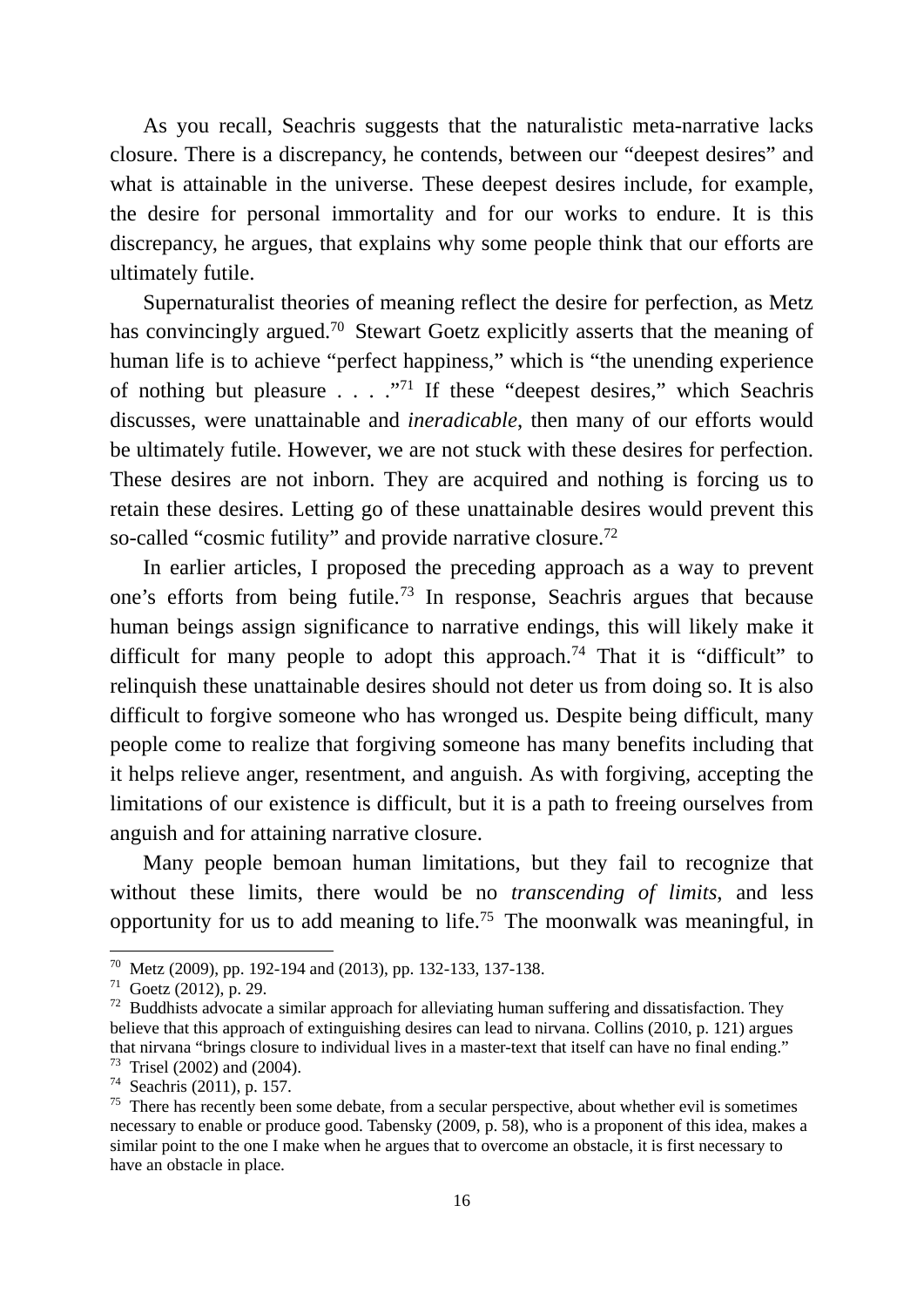large part, because it was difficult and involved transcending a limit*.* If we had been born with the capability to jump to the moon, we could walk on the moon whenever we wanted, but doing so would not be a meaning-enhancing achievement.

To give a second example, if human beings were all-knowing, instead of having limited knowledge, where would that leave scientists who thrive on making discoveries and acquiring knowledge? Albert Einstein, for example, led a meaningful life by making important discoveries. What would his life have been like if there was nothing left to discover?

When we scrutinize our ideals, they frequently turn out to be less ideal than we first imagined. For example, in commenting on the ideal of Heaven, Colleen McDannell and Bernhard Lang write: "Scientific, philosophical, and theological skepticism has nullified the modern heaven and replaced it with teachings that are minimalist, meager, and dry."76 The insight that comes from scrutinizing our ideals helps pave the way for being able to relinquish unattainable desires. In recognizing that the ideal falls short of what was promised, it also fosters an appreciation for our imperfect lives.

Bertrand Russell, in the following well-known passage, imagined that humanity would end in the following way:

[A]ll the labors of the ages . . . are destined to extinction . . . and . . . the whole temple of man's achievement must inevitably be buried beneath the debris of a universe in ruins . . . are yet so nearly certain that no philosophy which rejects them can hope to stand. Only within . . . these truths, only in the firm foundation of unyielding despair, can the soul's habitation henceforth be safely built.<sup>77</sup>

In this passage, Russell mentions that human beings made some achievements, but there is no culminating achievement, such as one where we discover how life originated. Such an achievement would further enhance the meaning of life. Even if we imagine that human beings did make such an achievement, Russell's envisioned ending is still missing something important, that of attaining narrative closure. Consequently, the ending is not as meaningful or satisfying as it could be. The conflicts that humanity struggled with from the

<sup>76</sup> McDannell and Lang (1988), p. 352.

<sup>77</sup> Russell (2000), p. 72.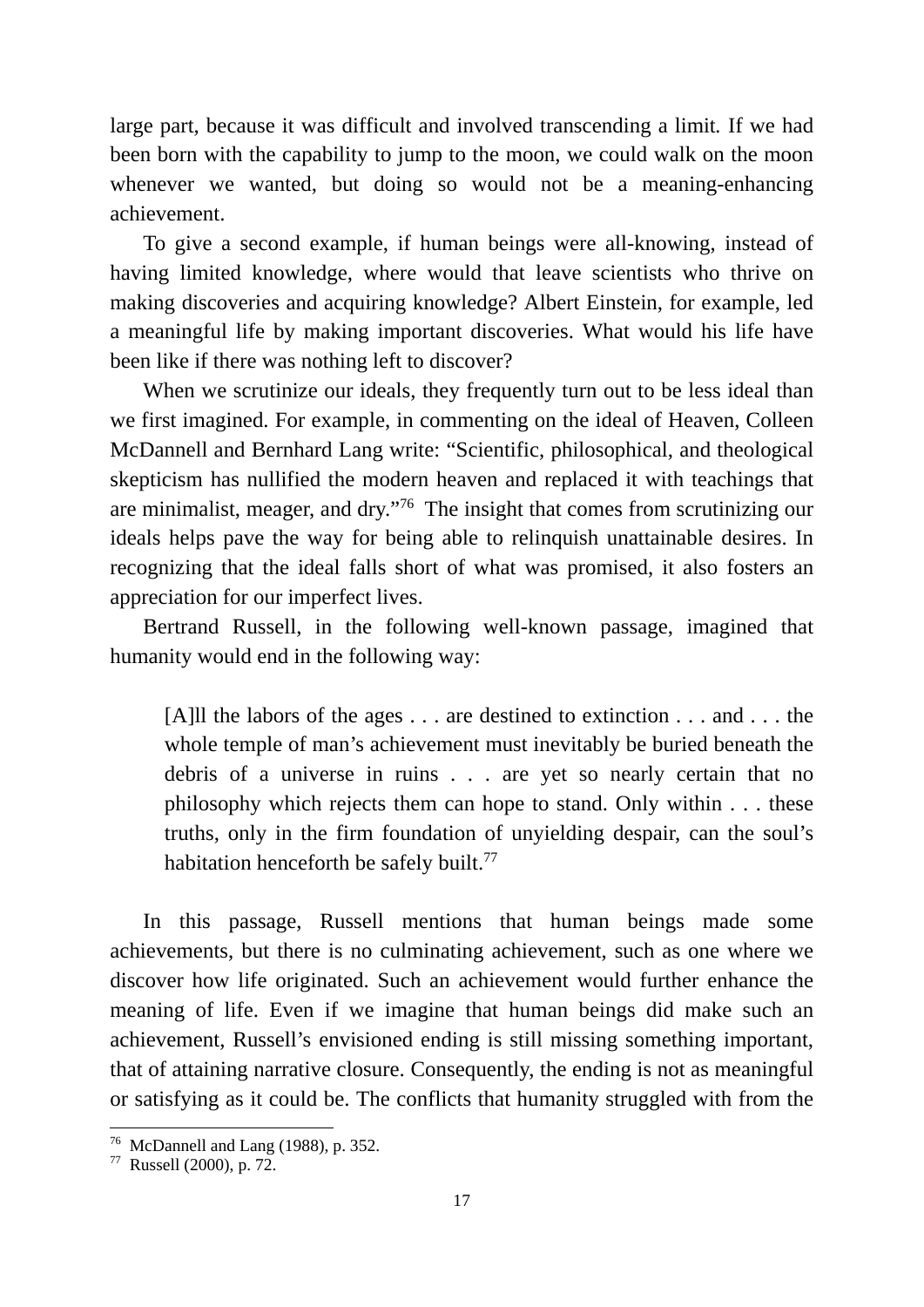beginning remain unresolved at the end. It is my hope for humanity that our ending will be as follows.

Human beings overcame many obstacles and persisted for a long time before perishing through no fault of their own. They made many great achievements, including discovering how life originated and formulating a "Theory of Everything." They knew that their works would be lost when humanity became extinct, but this did not matter because these works were created to benefit human beings and they had served their purpose. From the beginning, human beings struggled with their finitude and other limitations, but using their rationality, they eventually came to appreciate and accept these limitations.

Such an ending to humanity is one that would be worthy of pride.<sup>78</sup> The "last word" with this ending is not death and complete dissolution. Rather, the last word is our *acceptance* of our finitude and other limitations. It would be extremely difficult *for any species* to overcome a situation in which they were born into a world in which some of their "deepest desires" were unrealizable. If, as envisioned in the above ending, human beings are able to resolve these challenging conflicts, this also could be thought of as a type of culminating achievement. By learning from our past struggles, and using our rationality to come to terms with our finitude and other limitations, it would provide narrative closure and enhance the meaning of human life.

# **7. Concluding Remarks**

1

Conceiving of naturalism in a narrative way prompts us to think about what would make for a good ending to humanity, which, in turn, prompts us to think about what matters in life and how we should live our lives in order to achieve a meaningful ending. Although it is inevitable that humanity will end, it is not inevitable that we will end badly. Humanity could end in a good and meaningful way, as I have attempted to demonstrate.

 $78$  I am not suggesting that this is the only ending that would add meaning to human life. There might be alternative endings that would do the same. Despite whether everyone agrees that a particular ending would be meaningful, it could still be meaningful. Under a pure objective theory of meaning, if something is meaningful, then it is meaningful regardless of what we think or feel about it.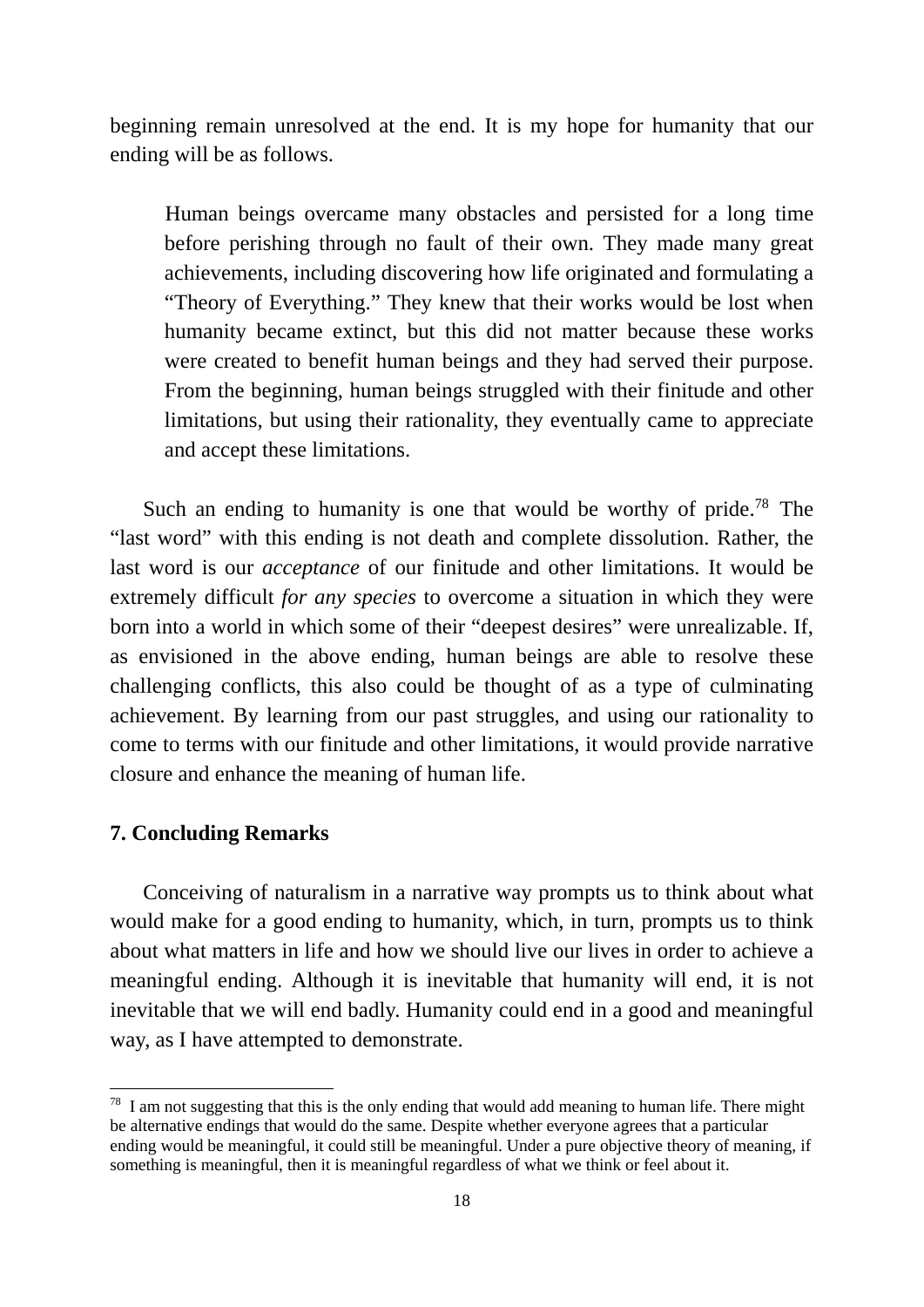I have assumed, as Seachris has argued, that naturalism is a meta-narrative. If naturalism is not a meta-narrative, then it probably would not make sense to talk about humanity as having a "good" or "bad" ending. Nonetheless, humanity could be meaningful regardless of whether naturalism is a meta-narrative. It is doubtful that there is a "meaning of life," in the sense that humanity was created for a purpose by a deity,<sup>79</sup> but humanity could become meaningful in a different way: from the moral, intellectual, and artistic efforts and achievements of its *individual members.* 

# **References**

- Abbott, H. Porter. (2002). *The Cambridge Introduction to Narrative*. Cambridge: Cambridge University Press.
- Ayer, A. J. (2000). "The Claims of Philosophy," in *Meaning of Life*, E. D. Klemke (ed.), Oxford: Oxford University Press, pp. 219-232.
- Baier, Kurt (2000). "The Meaning of Life," in *Meaning of Life*, E. D. Klemke (ed.), Oxford: Oxford University Press, pp. 101-132.
- Baumann, Peter (2015). "Meaningful and More Meaningful: A Modest Measure," *Journal of Philosophy of Life* 5(3): 33-49.
- Behrendt, Kathy (2014). "Whole Lives and Good Deaths," *Metaphilosophy* 45(3): 331-347.
- Bradford, Gwen (2015). *Achievement*. Oxford: Oxford University Press.
- Carroll, Noël (2007). "Narrative Closure," *Philosophical Studies* 135(1): 1-15.
- Collins, Steven (2010). *Nirvana: Concept, Imagery, Narrative*. Cambridge: Cambridge University Press.
- Craig, William Lane (2000). "The Absurdity of Life Without God," in *Meaning of Life*, E. D. Klemke (ed.), Oxford: Oxford University Press, pp. 40-56.
- Dworkin, Ronald (2000). *Sovereign Virtue*. Cambridge: Harvard University Press.
- Goetz, Stewart (2012). *The Purpose of Life: A Theistic Perspective*. New York: Continuum Books.
- James, Lawrence (2005). "Achievement and the Meaningfulness of Life," *Philosophical Papers* 34(3): 429-442.

 $79$  In Trisel (2012a), I argue that divine silence is evidence that human life was not created as a means to fulfilling a purpose of God.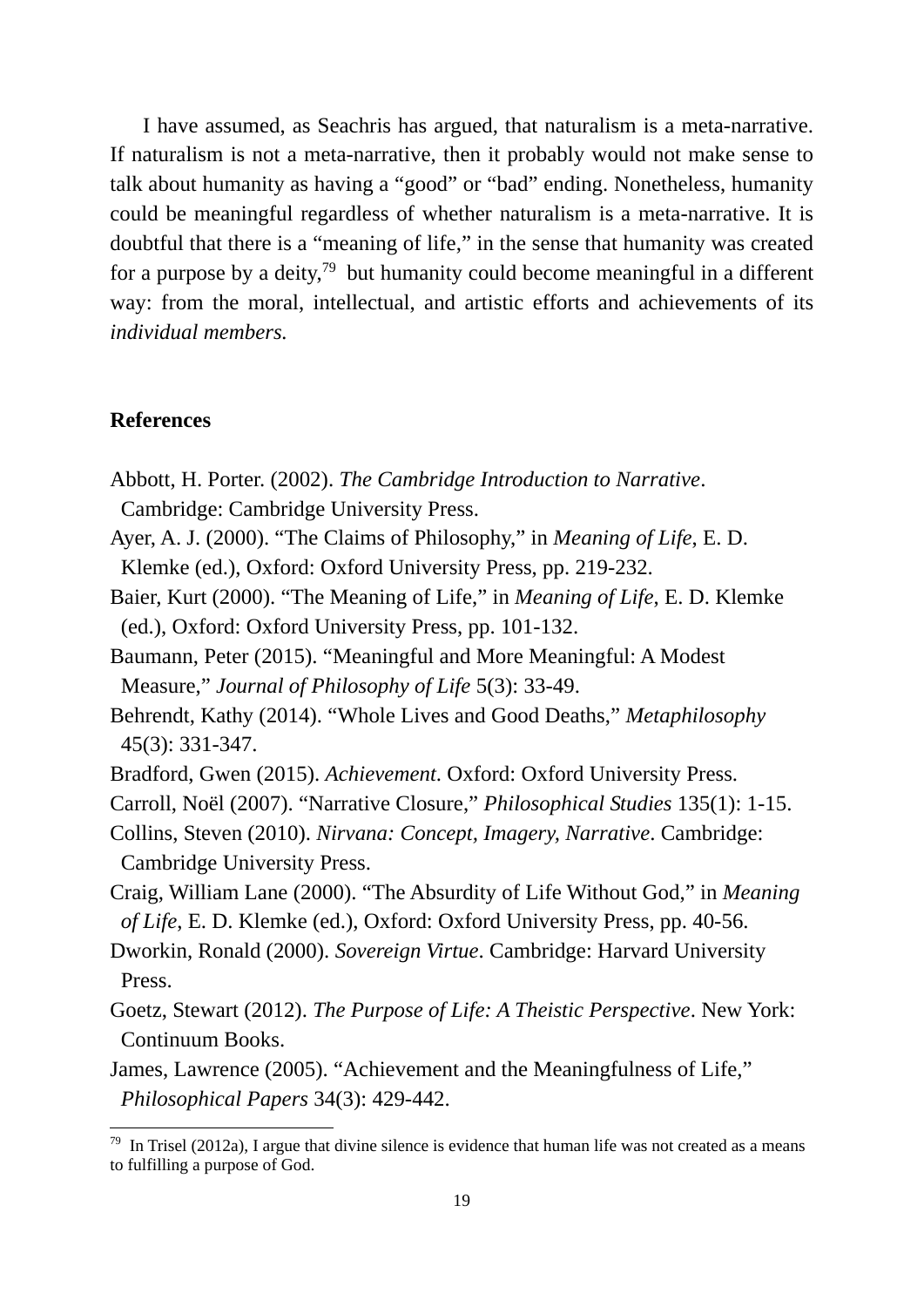Kahane, Guy (2014). "Our Cosmic Insignificance," *Noûs* 48(4): 745-772.

- Kauppinen, Antti (2012). "Meaningfulness and Time," *Philosophy and Phenomenological Research* 84(2): 345-377.
- Kauppinen, Antti (2014). "Flourishing and Finitude," *Journal of Ethics & Social Philosophy*, October 2014: 1-6.
- Landau, Iddo (2011). "The Meaning of Life *Sub Specie Aeternitatis*," *Australasian Journal of Philosophy* 89(4): 727-734.
- Landau, Iddo (2014). "Standards, Perspectives, and the Meaning of Life: A Reply to Seachris," *Ethical Theory and Moral Practice* 17(3): 457-468.
- Lenman, James (2002). "On Becoming Extinct," *Pacific Philosophical Quarterly* 83(3): 253-269.
- Leslie, John (1996). *The End of the World: The Science and Ethics of Human Extinction*. London: Routledge.
- Lyotard, Jean-François (1984). *The Postmodern Condition: A Report on Knowledge,* G. Bennington and F. Jameson (trans.), Minneapolis: University of Minneapolis Press.
- Mawson, Timothy J. (2013). "Recent Work on the Meaning of Life and Philosophy of Religion," *Philosophy Compass* 8(12): 1138-1146.
- May, Todd (2015). *A Significant Life: Human Meaning in a Silent Universe*. Chicago: The University of Chicago Press.
- McDannell, Colleen and Lang, Bernhard (1988). *Heaven: A History*. New Haven: Yale University Press.
- Metz, Thaddeus (2009). "Imperfection as Sufficient for a Meaningful Life: How Much is Enough?" in *New Waves in Philosophy of Religion*, Y. Nagasawa and E. Wielenberg (eds.), New York: Palgrave Macmillan, pp. 192-214.
- Metz, Thaddeus (2013). *Meaning in Life: An Analytic Study*. Oxford: Oxford University Press.
- Metz, Thaddeus (2015). "Assessing Lives, Giving Supernaturalism Its Due, and Capturing Naturalism: Reply to 13 Critics of Meaning in Life," *Journal of Philosophy of Life* 5(3): 228-278.
- Morioka, Masahiro (ed.) (2015a). *Reconsidering Meaning in Life: A Philosophical Dialogue With Thaddeus Metz*. Tokorozawa, Japan: Journal of Philosophy of Life.
- Morioka, Masahiro (2015b). "Is Meaning in Life Comparable?: From the Viewpoint of 'The Heart of Meaning in Life'," *Journal of Philosophy of Life* (5)3: 50-65.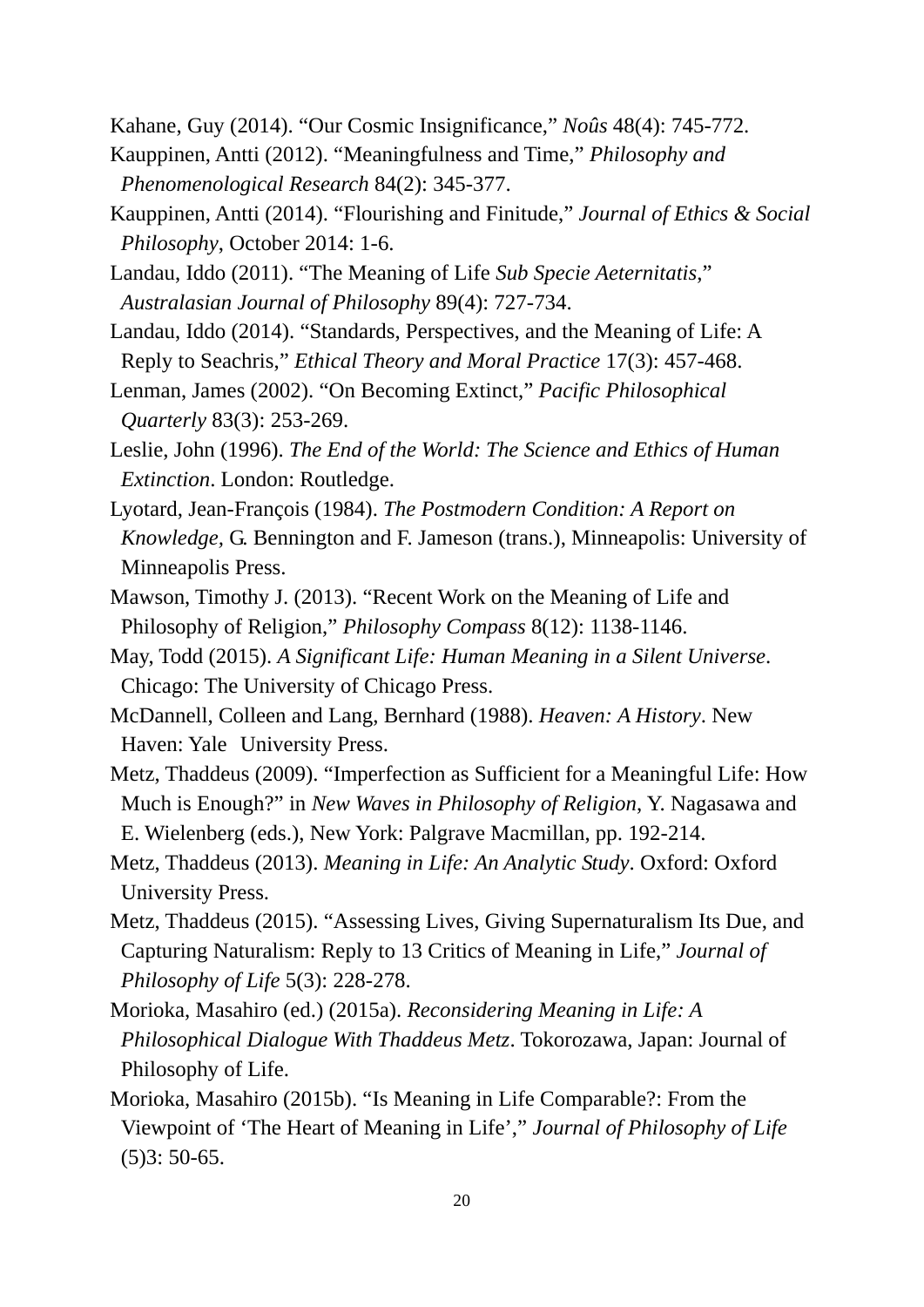- Narveson, Jan (1991). "Collective Rights?" *Canadian Journal of Law and Jurisprudence* 4(2): 329-345.
- Narveson, Jan (2002). "Collective Responsibility," *The Journal of Ethics* 6(2): 179-198.
- Nietzsche, Friedrich (1974). *The Gay Science*, trans. W. Kaufmann, New York: Vintage Books.
- Nozick, Robert (1981). *Philosophical Explanations*. Cambridge: Harvard University Press.
- Raup, David (1991). *Extinction: Bad Genes or Bad Luck?* New York: W.W. Norton & Company.
- Rescher, Nicholas (1998). "Collective Responsibility," *Journal of Social Philosophy* 29(3): 46-58.
- Russell, Bertrand (2000). "A Free Man's Worship," in *Meaning of Life,* E. D. Klemke (ed.), Oxford: Oxford University Press, pp. 71-77.
- Ryan, Marie-Laure (2007). "Toward a Definition of Narrative," in *The Cambridge Companion to* N*arrative,* D. Herman (ed.), Cambridge: Cambridge University Press, pp. 22-35.
- Seachris, Joshua (2009). "The Meaning of Life as Narrative: A New Proposal for Interpreting Philosophy's "Primary" Question," *Philo* 12(1): 5-23.
- Seachris, Joshua (2011). "Death, Futility, and the Proleptic Power of Narrative Ending," *Religious Studies* 47(2): 141-63.
- Seachris, Joshua (2013). "The *Sub Specie Aeternitatis* Perspective and Normative Evaluations of Life's Meaningfulness: A Closer Look," *Ethical Theory and Moral Practice* 16(3): 605-620.
- Scheffler, Samuel (2013). *Death and the Afterlife*, N. Kolodny (ed.), Oxford: Oxford University Press.
- Sheehy, Paul (2006). *The Reality of Social Groups*. Hampshire: Ashgate Publishing.
- Singer, Irving (1996). *Meaning in Life, Volume 1: The Creation of Value*. Baltimore: Johns Hopkins University Press.
- Singer, Peter (1995). *How are We to Live?* Amherst: Prometheus Books.
- Tabensky, Pedro Alexis (2009). "Shadows of Goodness," in *The Positive Function of Evil*, P. A. Tabensky (ed.), New York: Palgrave Macmillan, pp. 45-65.
- Trisel, Brooke Alan (2002). "Futility and the Meaning of Life Debate," *Sorites* 14: 70-84.